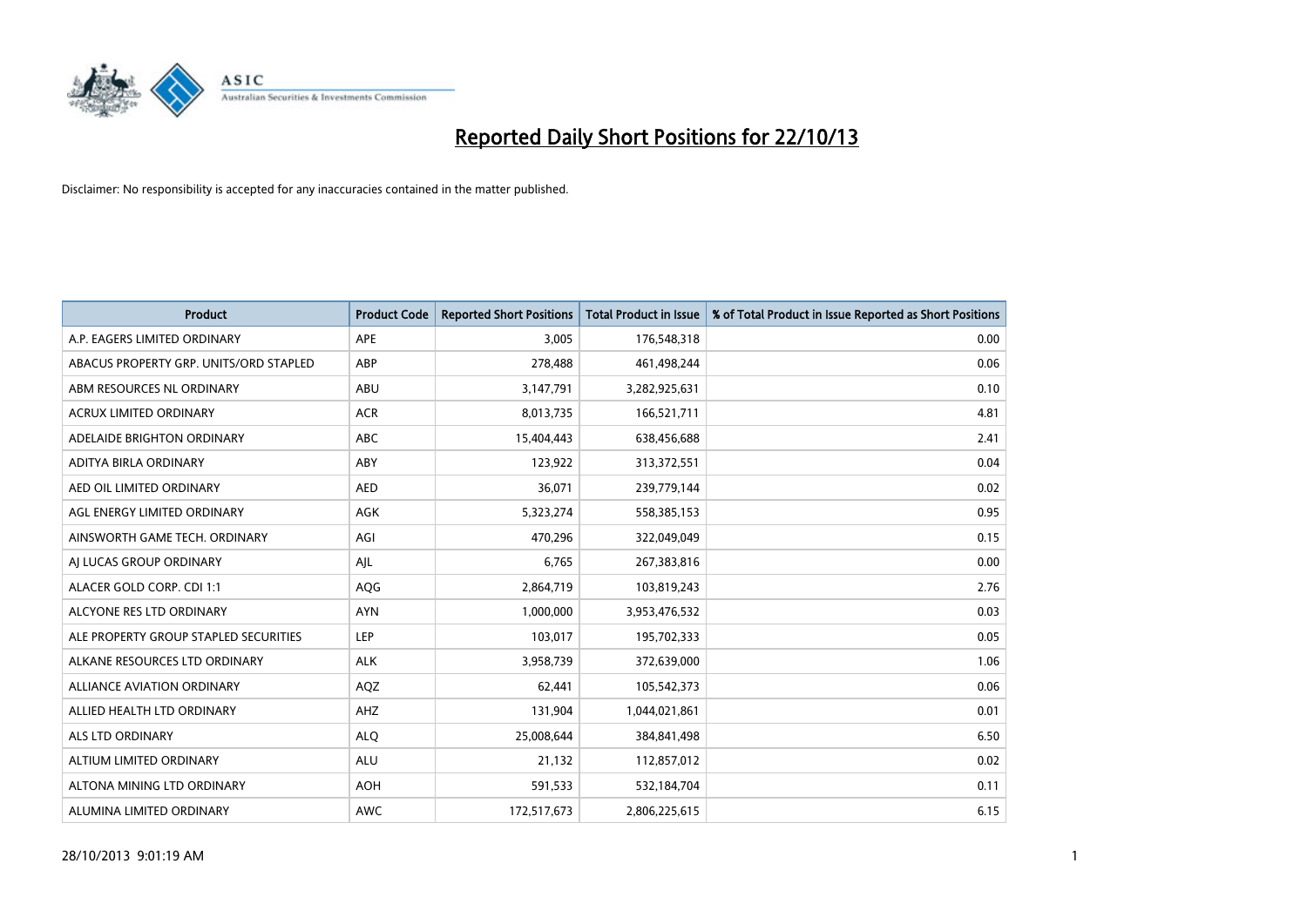

| <b>Product</b>                          | <b>Product Code</b> | <b>Reported Short Positions</b> | <b>Total Product in Issue</b> | % of Total Product in Issue Reported as Short Positions |
|-----------------------------------------|---------------------|---------------------------------|-------------------------------|---------------------------------------------------------|
| AMALGAMATED HOLDINGS ORDINARY           | <b>AHD</b>          | 30,933                          | 157,806,992                   | 0.02                                                    |
| AMCOM TELECOMM, ORDINARY                | AMM                 | 799,798                         | 244,557,101                   | 0.33                                                    |
| AMCOR LIMITED ORDINARY                  | AMC                 | 4,776,012                       | 1,206,684,923                 | 0.40                                                    |
| AMP LIMITED ORDINARY                    | AMP                 | 24,271,416                      | 2,957,737,964                 | 0.82                                                    |
| AMPELLA MINING ORDINARY                 | <b>AMX</b>          | 365,381                         | 248,000,493                   | 0.15                                                    |
| ANGLOGOLD ASHANTI CDI 5:1               | AGG                 | 9                               | 89,207,765                    | 0.00                                                    |
| ANSELL LIMITED ORDINARY                 | <b>ANN</b>          | 7,629,741                       | 130,648,660                   | 5.84                                                    |
| ANTARES ENERGY LTD ORDINARY             | <b>AZZ</b>          | 362,027                         | 255,000,000                   | 0.14                                                    |
| ANZ BANKING GRP LTD ORDINARY            | ANZ                 | 5,395,961                       | 2,743,655,310                 | 0.20                                                    |
| APA GROUP STAPLED SECURITIES            | <b>APA</b>          | 10,711,013                      | 835,750,807                   | 1.28                                                    |
| APN NEWS & MEDIA ORDINARY               | <b>APN</b>          | 16,234,588                      | 661,526,586                   | 2.45                                                    |
| AQUARIUS PLATINUM. ORDINARY             | <b>AOP</b>          | 6,599,500                       | 486,851,336                   | 1.36                                                    |
| AQUILA RESOURCES ORDINARY               | <b>AQA</b>          | 14,463,395                      | 411,804,442                   | 3.51                                                    |
| ARAFURA RESOURCE LTD ORDINARY           | ARU                 | 8,367                           | 441,270,644                   | 0.00                                                    |
| ARB CORPORATION ORDINARY                | ARP                 | 1,176,398                       | 72,481,302                    | 1.62                                                    |
| ARDENT LEISURE GROUP STAPLED SECURITIES | AAD                 | 2,491,521                       | 404,994,420                   | 0.62                                                    |
| ARENA REIT ORDINARY UNITS               | ARF                 | 4,740                           | 206,342,963                   | 0.00                                                    |
| ARISTOCRAT LEISURE ORDINARY             | <b>ALL</b>          | 8,111,136                       | 551,418,047                   | 1.47                                                    |
| ARRIUM LTD ORDINARY                     | ARI                 | 28,941,751                      | 1,361,469,008                 | 2.13                                                    |
| ASCIANO LIMITED ORDINARY                | <b>AIO</b>          | 14,465,185                      | 975,385,664                   | 1.48                                                    |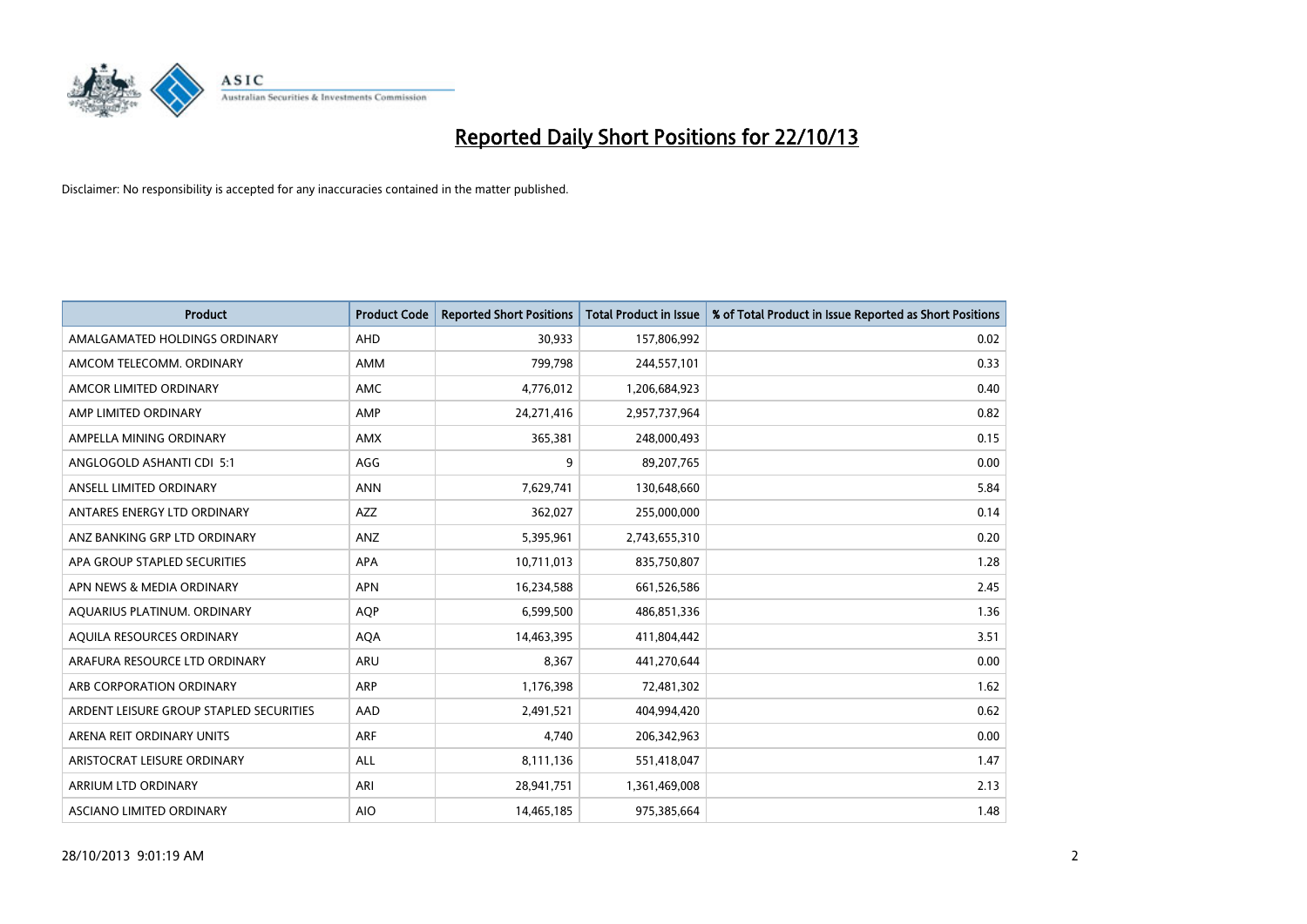

| <b>Product</b>                            | <b>Product Code</b> | <b>Reported Short Positions</b> | <b>Total Product in Issue</b> | % of Total Product in Issue Reported as Short Positions |
|-------------------------------------------|---------------------|---------------------------------|-------------------------------|---------------------------------------------------------|
| ASG GROUP LIMITED ORDINARY                | <b>ASZ</b>          | 1,408,803                       | 206,720,839                   | 0.68                                                    |
| ASPEN GROUP ORD/UNITS STAPLED             | APZ                 | 125,377                         | 1,199,453,768                 | 0.01                                                    |
| ASTRO JAP PROP GROUP STAPLED US PROHIBIT. | AJA                 | 26,368                          | 67,211,752                    | 0.04                                                    |
| ASX LIMITED ORDINARY                      | ASX                 | 2,858,101                       | 193,595,162                   | 1.48                                                    |
| ATLANTIC LIMITED ORDINARY                 | ATI                 | 50,000                          | 154,757,339                   | 0.03                                                    |
| ATLAS IRON LIMITED ORDINARY               | <b>AGO</b>          | 40,486,566                      | 915,496,158                   | 4.42                                                    |
| ATRUM COAL NL ORDINARY                    | <b>ATU</b>          | 12,098                          | 62,806,250                    | 0.02                                                    |
| AUCKLAND INTERNATION ORDINARY             | AIA                 | 19,013                          | 1,322,564,489                 | 0.00                                                    |
| AURIZON HOLDINGS LTD ORDINARY             | AZJ                 | 3,315,192                       | 2,137,284,503                 | 0.16                                                    |
| <b>AURORA OIL &amp; GAS ORDINARY</b>      | <b>AUT</b>          | 7,185,885                       | 448,785,778                   | 1.60                                                    |
| AUSDRILL LIMITED ORDINARY                 | ASL                 | 16,133,601                      | 312,277,224                   | 5.17                                                    |
| AUSENCO LIMITED ORDINARY                  | AAX                 | 1,298,634                       | 123,527,574                   | 1.05                                                    |
| AUSTAL LIMITED ORDINARY                   | ASB                 | 710,175                         | 346,007,639                   | 0.21                                                    |
| AUSTBROKERS HOLDINGS ORDINARY             | <b>AUB</b>          | 34,162                          | 58,884,637                    | 0.06                                                    |
| AUSTIN ENGINEERING ORDINARY               | ANG                 | 358,202                         | 73,164,403                    | 0.49                                                    |
| AUSTRALAND PROPERTY STAPLED SECURITY      | <b>ALZ</b>          | 2,140,933                       | 578,324,670                   | 0.37                                                    |
| AUSTRALIAN AGRICULT. ORDINARY             | AAC                 | 5,546,227                       | 532,294,404                   | 1.04                                                    |
| <b>AUSTRALIAN EDUCATION UNITS</b>         | <b>AEU</b>          | 2,179                           | 175,465,397                   | 0.00                                                    |
| AUSTRALIAN INFR LTD ORDINARY              | <b>AIX</b>          | 4,560,264                       | 620,733,944                   | 0.73                                                    |
| AUSTRALIAN PHARM. ORDINARY                | API                 | 669,138                         | 488,115,883                   | 0.14                                                    |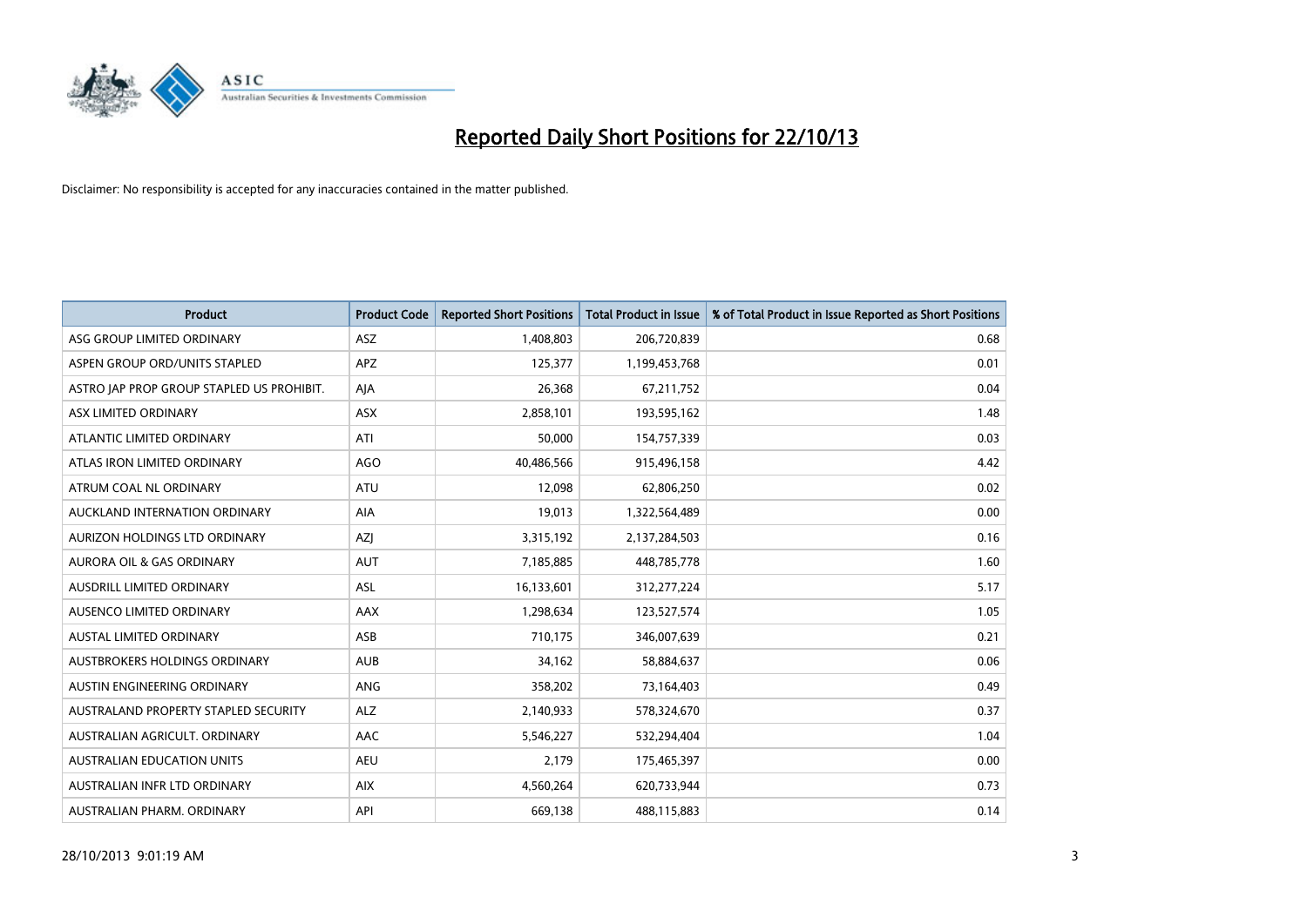

| <b>Product</b>                                | <b>Product Code</b> | <b>Reported Short Positions</b> | <b>Total Product in Issue</b> | % of Total Product in Issue Reported as Short Positions |
|-----------------------------------------------|---------------------|---------------------------------|-------------------------------|---------------------------------------------------------|
| AUTOMOTIVE HOLDINGS ORDINARY                  | AHE                 | 283,650                         | 260,579,682                   | 0.11                                                    |
| AVANCO RESOURCES LTD ORDINARY                 | AVB                 | 5,776,156                       | 1,113,993,968                 | 0.52                                                    |
| AVIENNINGS LIMITED ORDINARY                   | <b>AVI</b>          | 69,999                          | 384,423,851                   | 0.02                                                    |
| AWE LIMITED ORDINARY                          | AWE                 | 931,958                         | 522,116,985                   | 0.18                                                    |
| <b>BANDANNA ENERGY ORDINARY</b>               | <b>BND</b>          | 19,047,114                      | 528,481,199                   | 3.60                                                    |
| BANK OF QUEENSLAND. ORDINARY                  | <b>BOQ</b>          | 2,960,463                       | 319,809,993                   | 0.93                                                    |
| <b>BASE RES LIMITED ORDINARY</b>              | <b>BSE</b>          | 5,395,072                       | 561,840,029                   | 0.96                                                    |
| BATHURST RES NZ LTD ORDINARY                  | <b>BRL</b>          | 17,698,750                      | 821,457,725                   | 2.15                                                    |
| <b>BC IRON LIMITED ORDINARY</b>               | <b>BCI</b>          | 16,293                          | 123,678,630                   | 0.01                                                    |
| BEACH ENERGY LIMITED ORDINARY                 | <b>BPT</b>          | 20,218,870                      | 1,277,533,962                 | 1.58                                                    |
| BEADELL RESOURCE LTD ORDINARY                 | <b>BDR</b>          | 42,641,870                      | 790,527,280                   | 5.39                                                    |
| BEGA CHEESE LTD ORDINARY                      | <b>BGA</b>          | 626,360                         | 151,866,050                   | 0.41                                                    |
| BENDIGO AND ADELAIDE ORDINARY                 | <b>BEN</b>          | 12,134,301                      | 409,943,305                   | 2.96                                                    |
| BERKELEY RESOURCES ORDINARY                   | <b>BKY</b>          | 676,732                         | 179,393,323                   | 0.38                                                    |
| <b>BHP BILLITON LIMITED ORDINARY</b>          | <b>BHP</b>          | 9,415,163                       | 3,211,691,105                 | 0.29                                                    |
| <b>BILLABONG ORDINARY</b>                     | <b>BBG</b>          | 18,492,612                      | 478,944,292                   | 3.86                                                    |
| <b>BIONOMICS LIMITED ORDINARY</b>             | <b>BNO</b>          | 200,336                         | 412,155,924                   | 0.05                                                    |
| <b>BLACKMORES LIMITED ORDINARY</b>            | <b>BKL</b>          | 6,834                           | 16,973,764                    | 0.04                                                    |
| <b>BLACKTHORN RESOURCES ORD US PROHIBITED</b> | <b>BTR</b>          | 525,801                         | 164,285,950                   | 0.32                                                    |
| <b>BLUESCOPE STEEL LTD ORDINARY</b>           | <b>BSL</b>          | 6,549,314                       | 558,733,728                   | 1.17                                                    |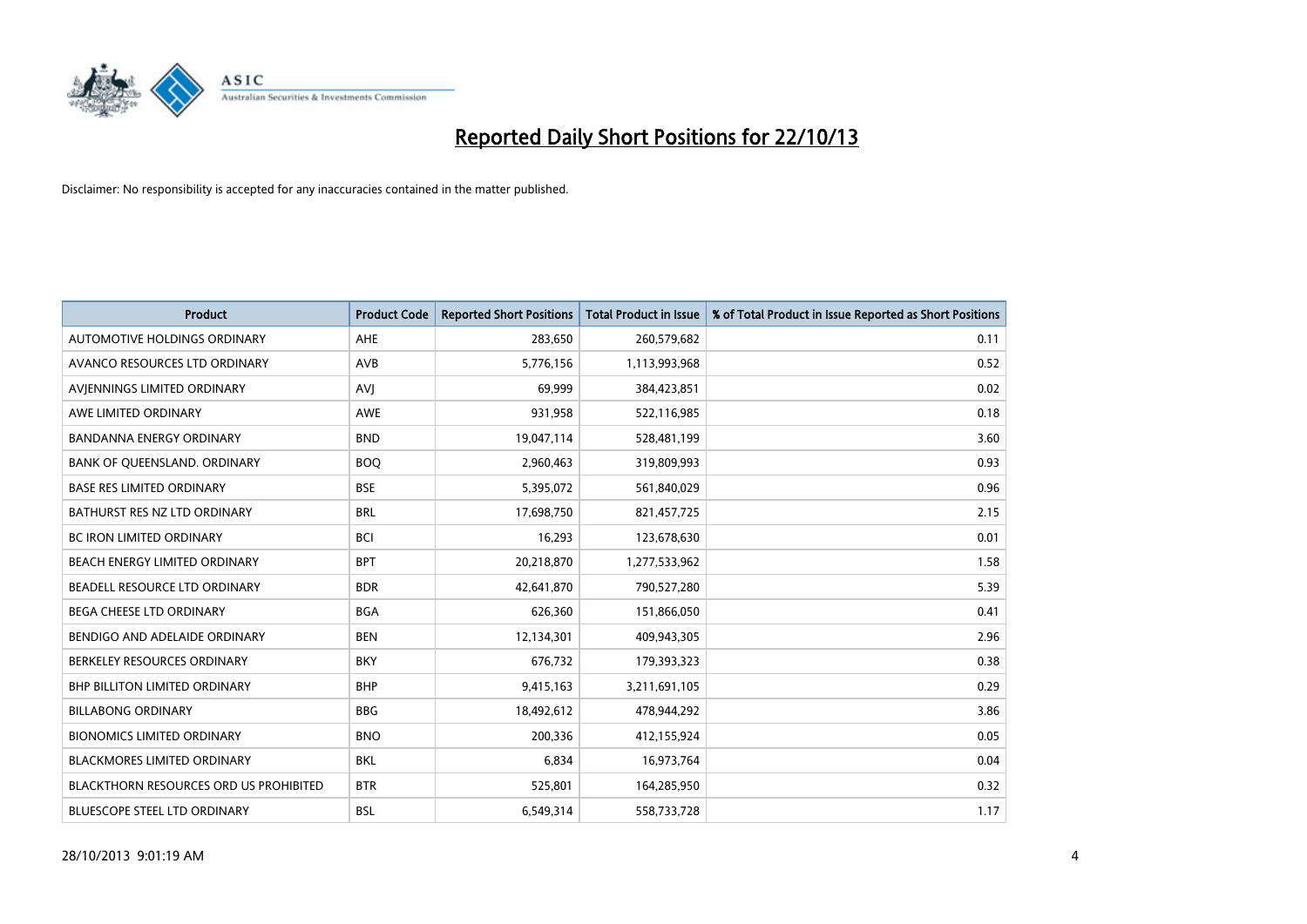

| <b>Product</b>                     | <b>Product Code</b> | <b>Reported Short Positions</b> | <b>Total Product in Issue</b> | % of Total Product in Issue Reported as Short Positions |
|------------------------------------|---------------------|---------------------------------|-------------------------------|---------------------------------------------------------|
| <b>BOART LONGYEAR ORDINARY</b>     | <b>BLY</b>          | 43,578,233                      | 461,163,412                   | 9.45                                                    |
| <b>BOOM LOGISTICS ORDINARY</b>     | <b>BOL</b>          | 99,999                          | 470,598,576                   | 0.02                                                    |
| BORAL LIMITED, ORDINARY            | <b>BLD</b>          | 51,710,491                      | 778,739,826                   | 6.64                                                    |
| <b>BRADKEN LIMITED ORDINARY</b>    | <b>BKN</b>          | 15,634,333                      | 169,240,662                   | 9.24                                                    |
| <b>BRAMBLES LIMITED ORDINARY</b>   | <b>BXB</b>          | 3,911,150                       | 1,558,795,774                 | 0.25                                                    |
| <b>BREVILLE GROUP LTD ORDINARY</b> | <b>BRG</b>          | 2,855,590                       | 130,095,322                   | 2.19                                                    |
| <b>BRICKWORKS LIMITED ORDINARY</b> | <b>BKW</b>          | 93,356                          | 148,038,996                   | 0.06                                                    |
| BROCKMAN MINING LTD ORDINARY       | <b>BCK</b>          | 182,026                         | 7,894,482,131                 | 0.00                                                    |
| BT INVESTMENT MNGMNT ORDINARY      | <b>BTT</b>          | 33,851                          | 278,100,237                   | 0.01                                                    |
| <b>BURU ENERGY ORDINARY</b>        | <b>BRU</b>          | 12,134,745                      | 298,365,707                   | 4.07                                                    |
| <b>BWP TRUST ORDINARY UNITS</b>    | <b>BWP</b>          | 3,437,313                       | 627,165,919                   | 0.55                                                    |
| CABCHARGE AUSTRALIA ORDINARY       | CAB                 | 14,349,109                      | 120,430,683                   | 11.91                                                   |
| CALTEX AUSTRALIA ORDINARY          | <b>CTX</b>          | 1,704,217                       | 270,000,000                   | 0.63                                                    |
| CAPE LAMBERT RES LTD ORDINARY      | <b>CFE</b>          | 19,764                          | 676,191,942                   | 0.00                                                    |
| <b>CAPITOL HEALTH ORDINARY</b>     | CAJ                 | 129,009                         | 430,432,121                   | 0.03                                                    |
| CARABELLA RES LTD ORDINARY         | <b>CLR</b>          | 219,115                         | 158,236,547                   | 0.14                                                    |
| <b>CARBON ENERGY ORDINARY</b>      | <b>CNX</b>          | 120,261                         | 1,150,931,288                 | 0.01                                                    |
| <b>CARDNO LIMITED ORDINARY</b>     | CDD                 | 8,105,740                       | 145,007,042                   | 5.59                                                    |
| CARNARVON PETROLEUM ORDINARY       | <b>CVN</b>          | 39,246                          | 934,109,501                   | 0.00                                                    |
| CARSALES.COM LTD ORDINARY          | <b>CRZ</b>          | 1,419,134                       | 237,513,965                   | 0.60                                                    |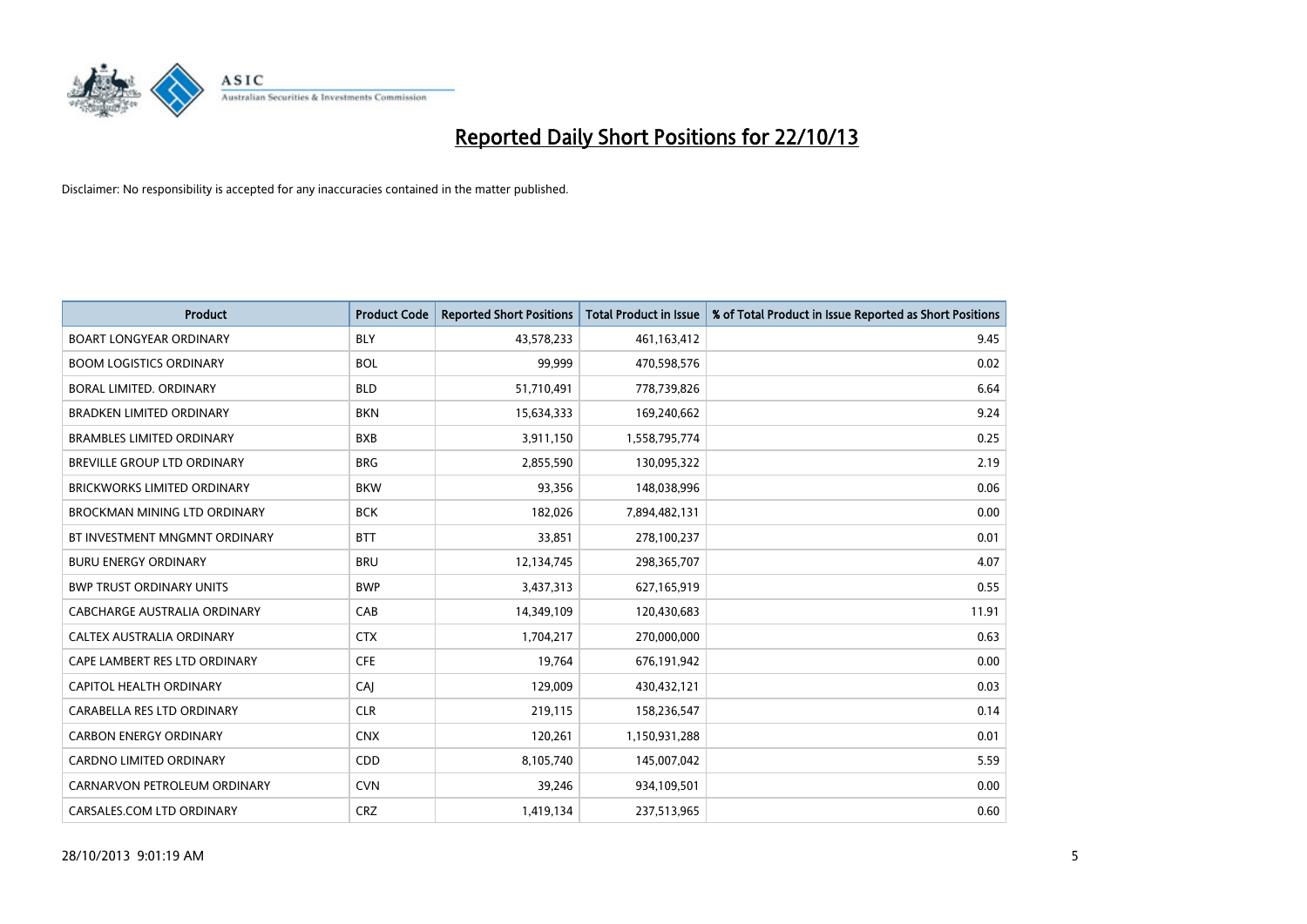

| <b>Product</b>                          | <b>Product Code</b> | <b>Reported Short Positions</b> | <b>Total Product in Issue</b> | % of Total Product in Issue Reported as Short Positions |
|-----------------------------------------|---------------------|---------------------------------|-------------------------------|---------------------------------------------------------|
| <b>CASH CONVERTERS ORDINARY</b>         | CCV                 | 5,072,560                       | 425,619,099                   | 1.19                                                    |
| CEDAR WOODS PROP. ORDINARY              | <b>CWP</b>          | 163,018                         | 73,359,551                    | 0.22                                                    |
| CENTRAL PETROLEUM ORDINARY              | <b>CTP</b>          | 287,383                         | 309,216,369                   | 0.09                                                    |
| CERAMIC FUEL CELLS ORDINARY             | <b>CFU</b>          | 491,102                         | 1,591,941,620                 | 0.03                                                    |
| CFS RETAIL TRUST GRP STAPLED SECURITIES | <b>CFX</b>          | 52,486,401                      | 2,858,286,690                 | 1.84                                                    |
| <b>CHALICE GOLD MINES ORDINARY</b>      | <b>CHN</b>          | 50,000                          | 251,230,886                   | 0.02                                                    |
| CHALLENGER DIV.PRO. STAPLED UNITS       | <b>CDI</b>          | 10,006                          | 214,101,013                   | 0.00                                                    |
| CHALLENGER LIMITED ORDINARY             | <b>CGF</b>          | 1,797,246                       | 530,862,585                   | 0.34                                                    |
| CHANDLER MACLEOD LTD ORDINARY           | <b>CMG</b>          | 4,013                           | 488,529,291                   | 0.00                                                    |
| CHARTER HALL GROUP STAPLED US PROHIBIT. | <b>CHC</b>          | 221,215                         | 309,068,171                   | 0.07                                                    |
| <b>CHARTER HALL RETAIL UNITS</b>        | <b>CQR</b>          | 9,765,020                       | 341,843,880                   | 2.86                                                    |
| <b>CHORUS LIMITED ORDINARY</b>          | <b>CNU</b>          | 46,783                          | 396,369,767                   | 0.01                                                    |
| CITIGOLD CORP LTD ORDINARY              | <b>CTO</b>          | 153,427                         | 1,352,907,765                 | 0.01                                                    |
| <b>CLOUGH LIMITED ORDINARY</b>          | <b>CLO</b>          | 1,495,811                       | 777,408,039                   | 0.19                                                    |
| COAL OF AFRICA LTD ORDINARY             | <b>CZA</b>          | 10,426                          | 1,048,368,613                 | 0.00                                                    |
| COALSPUR MINES LTD ORDINARY             | <b>CPL</b>          | 9,163,011                       | 641,394,435                   | 1.43                                                    |
| COCA-COLA AMATIL ORDINARY               | <b>CCL</b>          | 19,665,576                      | 763,590,249                   | 2.58                                                    |
| COCHLEAR LIMITED ORDINARY               | <b>COH</b>          | 9,125,114                       | 57,062,020                    | 15.99                                                   |
| <b>COCKATOO COAL ORDINARY</b>           | <b>COK</b>          | 8,756,474                       | 886,294,158                   | 0.99                                                    |
| CODAN LIMITED ORDINARY                  | <b>CDA</b>          | 1,161,266                       | 176,926,104                   | 0.66                                                    |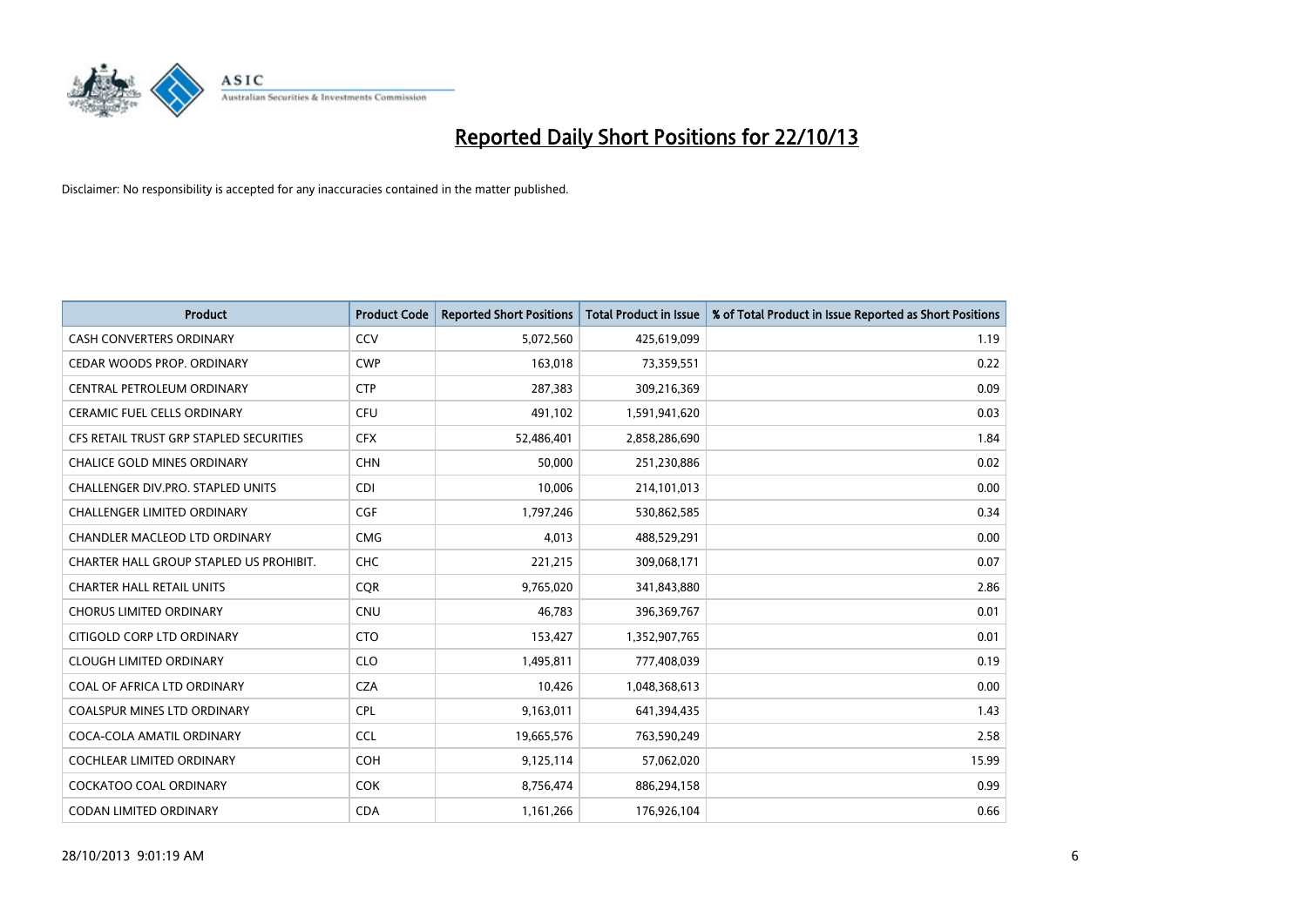

| <b>Product</b>                          | <b>Product Code</b> | <b>Reported Short Positions</b> | <b>Total Product in Issue</b> | % of Total Product in Issue Reported as Short Positions |
|-----------------------------------------|---------------------|---------------------------------|-------------------------------|---------------------------------------------------------|
| <b>COFFEY INTERNATIONAL ORDINARY</b>    | <b>COF</b>          | 18,921                          | 255,833,165                   | 0.01                                                    |
| <b>COKAL LTD ORDINARY</b>               | <b>CKA</b>          | 296,396                         | 455,421,892                   | 0.07                                                    |
| <b>COLLECTION HOUSE ORDINARY</b>        | <b>CLH</b>          | 1,151,006                       | 128,150,198                   | 0.90                                                    |
| <b>COLLINS FOODS LTD ORDINARY</b>       | <b>CKF</b>          | 22,000                          | 93,000,003                    | 0.02                                                    |
| COMMONWEALTH BANK, ORDINARY             | <b>CBA</b>          | 4,252,864                       | 1,611,928,836                 | 0.26                                                    |
| COMMONWEALTH PROP ORDINARY UNITS        | <b>CPA</b>          | 14,198,724                      | 2,347,003,413                 | 0.60                                                    |
| <b>COMPASS RESOURCES ORDINARY</b>       | <b>CMR</b>          | 7,472                           | 1,403,744,100                 | 0.00                                                    |
| <b>COMPUTERSHARE LTD ORDINARY</b>       | <b>CPU</b>          | 12,646,228                      | 556,203,079                   | 2.27                                                    |
| COOPER ENERGY LTD ORDINARY              | <b>COE</b>          | 29,299                          | 329,099,922                   | 0.01                                                    |
| CORP TRAVEL LIMITED ORDINARY            | <b>CTD</b>          | 255,058                         | 78,246,245                    | 0.33                                                    |
| <b>CREDIT CORP GROUP ORDINARY</b>       | <b>CCP</b>          | 32,125                          | 46,131,882                    | 0.07                                                    |
| <b>CROMWELL PROP STAPLED SECURITIES</b> | <b>CMW</b>          | 11,190,934                      | 1,719,157,262                 | 0.65                                                    |
| <b>CROWE HORWATH AUS ORDINARY</b>       | <b>CRH</b>          | 2,651,434                       | 269,665,096                   | 0.98                                                    |
| <b>CROWN LIMITED ORDINARY</b>           | <b>CWN</b>          | 2,591,593                       | 728,394,185                   | 0.36                                                    |
| <b>CSG LIMITED ORDINARY</b>             | CSV                 | 305,415                         | 278,973,075                   | 0.11                                                    |
| <b>CSL LIMITED ORDINARY</b>             | <b>CSL</b>          | 465,707                         | 486,908,913                   | 0.10                                                    |
| <b>CSR LIMITED ORDINARY</b>             | <b>CSR</b>          | 33,650,877                      | 506,000,315                   | 6.65                                                    |
| <b>CUDECO LIMITED ORDINARY</b>          | <b>CDU</b>          | 9,460,617                       | 205,017,174                   | 4.61                                                    |
| DART ENERGY LTD ORDINARY                | <b>DTE</b>          | 6,463,228                       | 1,108,251,519                 | 0.58                                                    |
| DATA#3 LIMITED ORDINARY                 | <b>DTL</b>          | 58,853                          | 153,974,950                   | 0.04                                                    |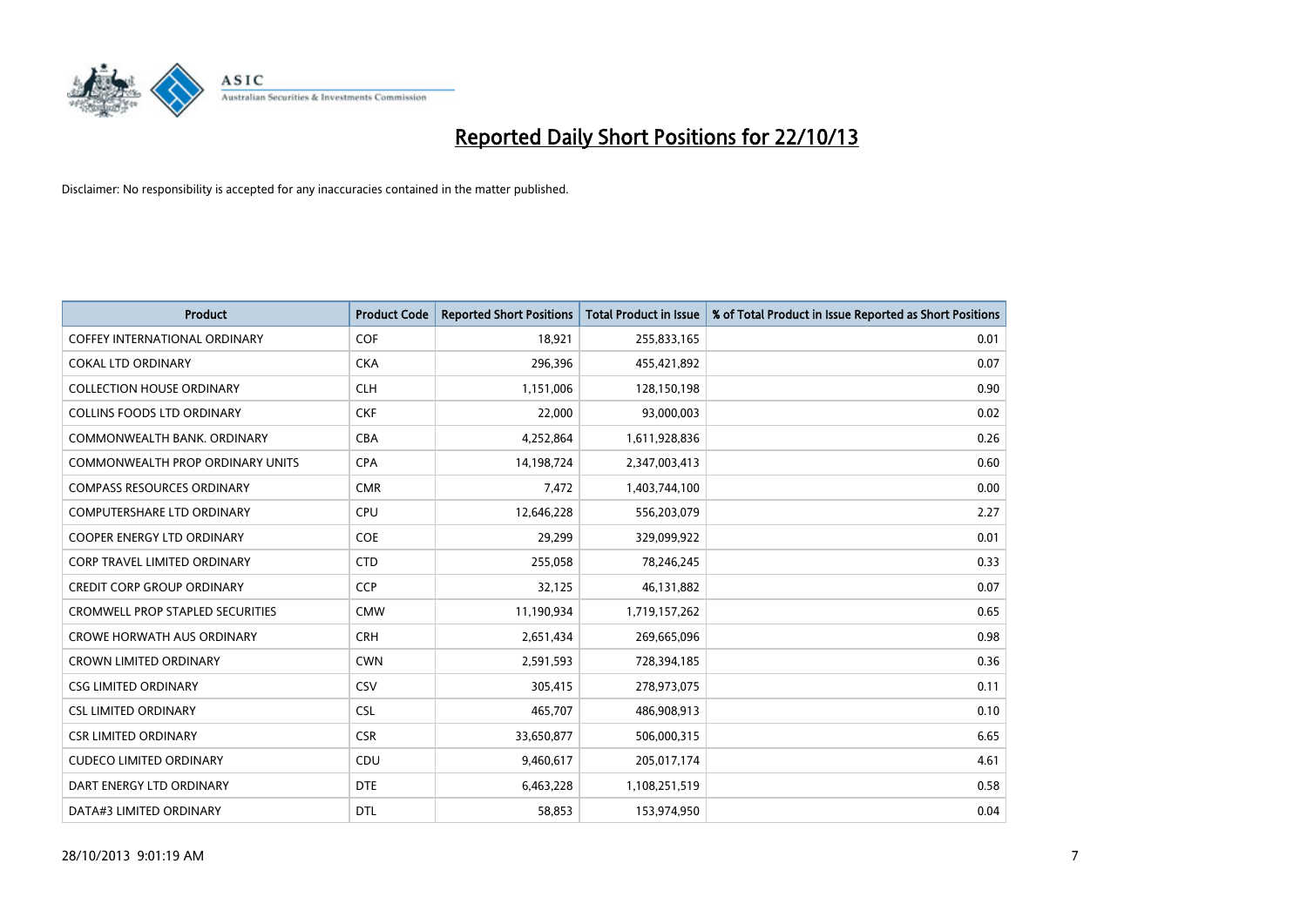

| <b>Product</b>                       | <b>Product Code</b> | <b>Reported Short Positions</b> | <b>Total Product in Issue</b> | % of Total Product in Issue Reported as Short Positions |
|--------------------------------------|---------------------|---------------------------------|-------------------------------|---------------------------------------------------------|
| DAVID JONES LIMITED ORDINARY         | <b>DJS</b>          | 62,470,898                      | 535,002,401                   | 11.68                                                   |
| <b>DECMIL GROUP LIMITED ORDINARY</b> | <b>DCG</b>          | 3,666,918                       | 168,657,794                   | 2.17                                                    |
| DEEP YELLOW LIMITED ORDINARY         | <b>DYL</b>          | 100,002                         | 1,562,794,247                 | 0.01                                                    |
| DEXUS PROPERTY GROUP STAPLED UNITS   | <b>DXS</b>          | 59,360,209                      | 4,628,228,426                 | 1.28                                                    |
| DISCOVERY METALS LTD ORDINARY        | <b>DML</b>          | 5,592,460                       | 560,034,418                   | 1.00                                                    |
| DOMINO PIZZA ENTERPR ORDINARY        | <b>DMP</b>          | 397,781                         | 85,855,713                    | 0.46                                                    |
| DONACO INTERNATIONAL ORDINARY        | <b>DNA</b>          | 817,175                         | 371,731,146                   | 0.22                                                    |
| DOWNER EDI LIMITED ORDINARY          | <b>DOW</b>          | 11,620,822                      | 434,734,970                   | 2.67                                                    |
| DRILLSEARCH ENERGY ORDINARY          | <b>DLS</b>          | 13,502,702                      | 429,665,895                   | 3.14                                                    |
| DUET GROUP STAPLED US PROHIBIT.      | <b>DUE</b>          | 10,381,855                      | 1,237,195,531                 | 0.84                                                    |
| DULUXGROUP LIMITED ORDINARY          | <b>DLX</b>          | 1,671,806                       | 377,019,430                   | 0.44                                                    |
| <b>DWS LTD ORDINARY</b>              | <b>DWS</b>          | 636,028                         | 132,362,763                   | 0.48                                                    |
| ECHO ENTERTAINMENT ORDINARY          | EGP                 | 7,489,634                       | 825,672,730                   | 0.91                                                    |
| <b>ELDERS LIMITED ORDINARY</b>       | <b>ELD</b>          | 19,836,311                      | 455,013,329                   | 4.36                                                    |
| ELEMENTAL MINERALS ORDINARY          | <b>ELM</b>          | 2,959                           | 303,263,391                   | 0.00                                                    |
| <b>EMECO HOLDINGS ORDINARY</b>       | EHL                 | 9,974,429                       | 599,675,707                   | 1.66                                                    |
| <b>ENDEAVOUR MIN CORP CDI 1:1</b>    | <b>EVR</b>          | 521,210                         | 93,408,541                    | 0.56                                                    |
| <b>ENERGY RESOURCES ORDINARY 'A'</b> | <b>ERA</b>          | 9,504,646                       | 517,725,062                   | 1.84                                                    |
| <b>ENERGY WORLD CORPOR, ORDINARY</b> | <b>EWC</b>          | 34,315,343                      | 1,734,166,672                 | 1.98                                                    |
| ENVESTRA LIMITED ORDINARY            | <b>ENV</b>          | 3,495,255                       | 1,796,808,474                 | 0.19                                                    |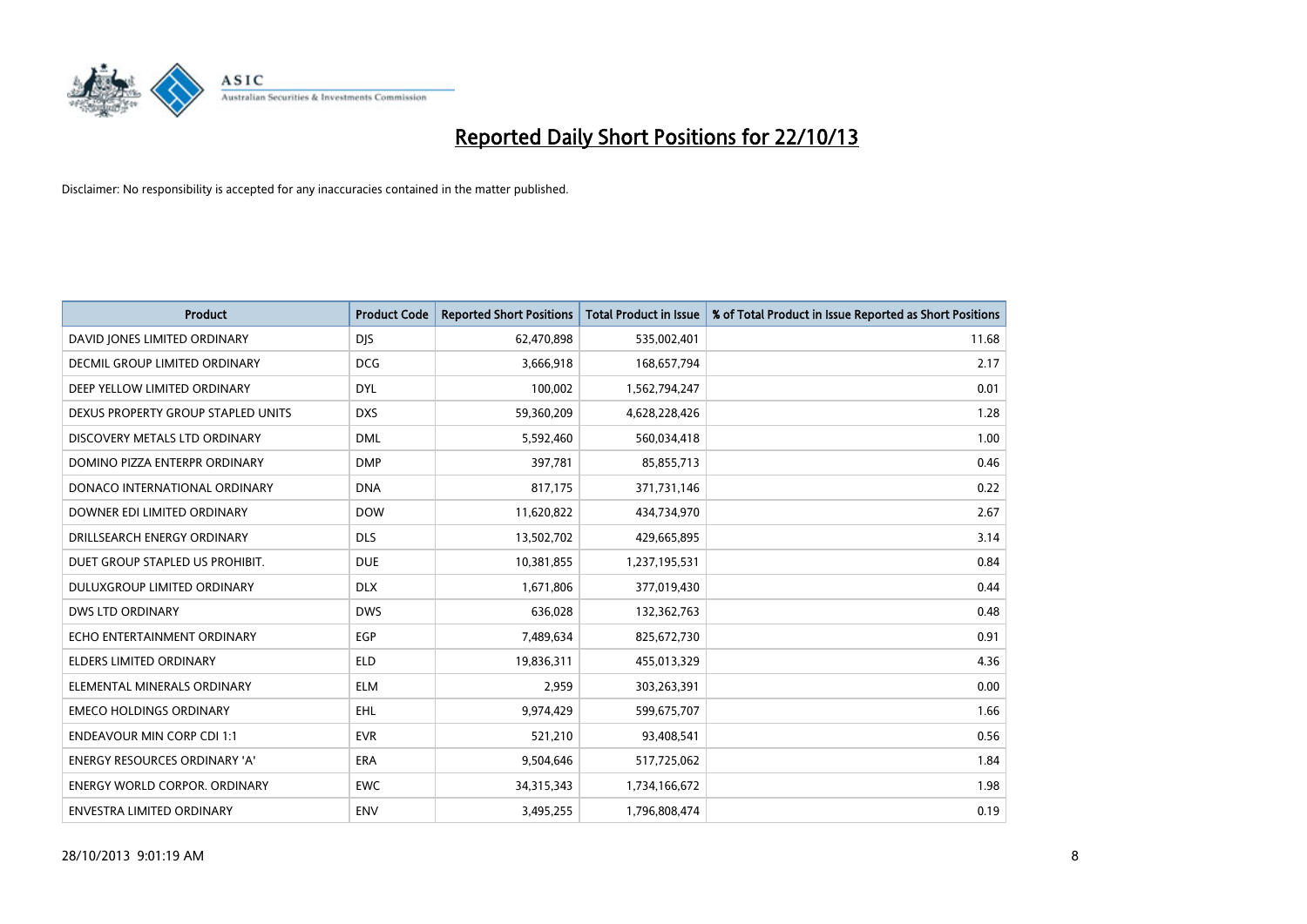

| <b>Product</b>                         | <b>Product Code</b> | <b>Reported Short Positions</b> | <b>Total Product in Issue</b> | % of Total Product in Issue Reported as Short Positions |
|----------------------------------------|---------------------|---------------------------------|-------------------------------|---------------------------------------------------------|
| EQUATORIAL RES LTD ORDINARY            | EQX                 | 8                               | 121,885,353                   | 0.00                                                    |
| ERM POWER LIMITED ORDINARY             | <b>EPW</b>          | 45,955                          | 208,401,816                   | 0.02                                                    |
| ESERVGLOBAL LIMITED ORDINARY           | ESV                 | 7,931,177                       | 249,045,997                   | 3.18                                                    |
| EVOLUTION MINING LTD ORDINARY          | <b>EVN</b>          | 19,432,043                      | 708,652,367                   | 2.74                                                    |
| FAIRFAX MEDIA LTD ORDINARY             | <b>FXI</b>          | 255,180,499                     | 2,351,955,725                 | 10.85                                                   |
| <b>FAR LTD ORDINARY</b>                | <b>FAR</b>          | 25,127,421                      | 2,499,846,742                 | 1.01                                                    |
| FEDERATION CNTRES ORD/UNIT STAPLED SEC | FDC                 | 6,940,921                       | 1,427,641,565                 | 0.49                                                    |
| FINBAR GROUP LIMITED ORDINARY          | <b>FRI</b>          | 5,268                           | 220,847,184                   | 0.00                                                    |
| FISHER & PAYKEL H. ORDINARY            | <b>FPH</b>          | 220,001                         | 546,837,209                   | 0.04                                                    |
| FKP PROPERTY GROUP STAPLED SECURITIES  | <b>FKP</b>          | 9,676,870                       | 321,578,705                   | 3.01                                                    |
| FLEETWOOD CORP ORDINARY                | <b>FWD</b>          | 2,833,295                       | 60,522,619                    | 4.68                                                    |
| FLETCHER BUILDING ORDINARY             | <b>FBU</b>          | 3,599,929                       | 686,096,427                   | 0.52                                                    |
| FLEXIGROUP LIMITED ORDINARY            | <b>FXL</b>          | 235,743                         | 303,385,394                   | 0.08                                                    |
| <b>FLIGHT CENTRE ORDINARY</b>          | <b>FLT</b>          | 2,974,078                       | 100,527,011                   | 2.96                                                    |
| FLINDERS MINES LTD ORDINARY            | <b>FMS</b>          | 2,917,487                       | 1,824,843,676                 | 0.16                                                    |
| FOCUS MINERALS LTD ORDINARY            | <b>FML</b>          | 31,959,384                      | 9,137,375,877                 | 0.35                                                    |
| FONTERRA SHARE FUND ORDINARY UNITS     | <b>FSF</b>          | 37,859                          | 106,151,733                   | 0.04                                                    |
| FORGE GROUP LIMITED ORDINARY           | FGE                 | 1,261,772                       | 86,169,014                    | 1.46                                                    |
| FORTESCUE METALS GRP ORDINARY          | <b>FMG</b>          | 182,422,742                     | 3,113,798,151                 | 5.86                                                    |
| <b>G.U.D. HOLDINGS ORDINARY</b>        | GUD                 | 6,287,731                       | 71,341,319                    | 8.81                                                    |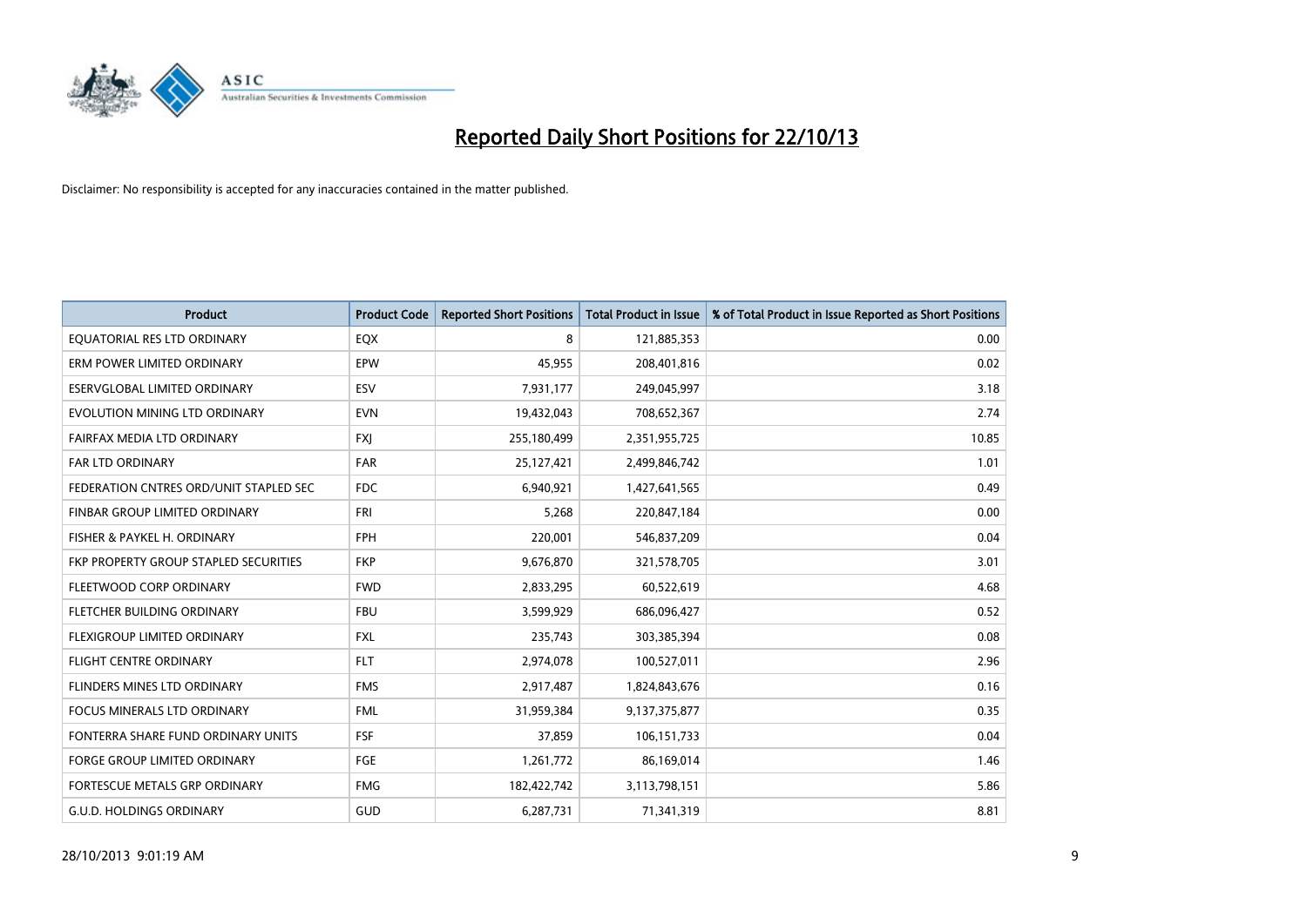

| <b>Product</b>                                   | <b>Product Code</b> | <b>Reported Short Positions</b> | <b>Total Product in Issue</b> | % of Total Product in Issue Reported as Short Positions |
|--------------------------------------------------|---------------------|---------------------------------|-------------------------------|---------------------------------------------------------|
| <b>G8 EDUCATION LIMITED ORDINARY</b>             | <b>GEM</b>          | 1,553,349                       | 300,302,719                   | 0.52                                                    |
| <b>GALAXY RESOURCES ORDINARY</b>                 | <b>GXY</b>          | 12,714,743                      | 1,007,464,921                 | 1.26                                                    |
| <b>GENETIC TECHNOLOGIES ORDINARY</b>             | GTG                 | 182,610                         | 565,749,677                   | 0.03                                                    |
| <b>GEODYNAMICS LIMITED ORDINARY</b>              | GDY                 | 1,050                           | 406,452,608                   | 0.00                                                    |
| GI DYNAMICS, INC CDI US PROHIBITED               | GID                 | 8,046                           | 393,043,620                   | 0.00                                                    |
| <b>GINDALBIE METALS LTD ORDINARY</b>             | GBG                 | 54,229,619                      | 1,493,054,193                 | 3.63                                                    |
| <b>GOODMAN FIELDER. ORDINARY</b>                 | <b>GFF</b>          | 29,957,186                      | 1,955,559,207                 | 1.53                                                    |
| <b>GOODMAN GROUP STAPLED</b>                     | GMG                 | 7,353,147                       | 1,718,742,809                 | 0.43                                                    |
| <b>GPT GROUP STAPLED SEC.</b>                    | <b>GPT</b>          | 8,563,683                       | 1,694,888,638                 | 0.51                                                    |
| <b>GRAINCORP LIMITED A CLASS ORDINARY</b>        | <b>GNC</b>          | 378,426                         | 228,855,628                   | 0.17                                                    |
| <b>GRANGE RESOURCES. ORDINARY</b>                | GRR                 | 5,528,394                       | 1,156,492,195                 | 0.48                                                    |
| <b>GREENCROSS LIMITED ORDINARY</b>               | GXL                 | 1,000                           | 37,535,276                    | 0.00                                                    |
| <b>GREENLAND MIN EN LTD ORDINARY</b>             | GGG                 | 5,449,245                       | 573,617,440                   | 0.95                                                    |
| <b>GROWTHPOINT PROPERTY ORD/UNIT STAPLED SEC</b> | GOZ                 | 104,282                         | 414,410,218                   | 0.03                                                    |
| <b>GRYPHON MINERALS LTD ORDINARY</b>             | GRY                 | 7,468,725                       | 400,691,164                   | 1.86                                                    |
| <b>GUILDFORD COAL LTD ORDINARY</b>               | <b>GUF</b>          | 562,215                         | 635,046,899                   | 0.09                                                    |
| <b>GUIARAT NRE COAL LTD ORDINARY</b>             | <b>GNM</b>          | 182,656                         | 1,376,138,678                 | 0.01                                                    |
| <b>GWA GROUP LTD ORDINARY</b>                    | <b>GWA</b>          | 14,324,593                      | 306,533,770                   | 4.67                                                    |
| <b>HARVEY NORMAN ORDINARY</b>                    | <b>HVN</b>          | 60,899,512                      | 1,062,316,784                 | 5.73                                                    |
| <b>HENDERSON GROUP CDI 1:1</b>                   | <b>HGG</b>          | 948,234                         | 737,836,207                   | 0.13                                                    |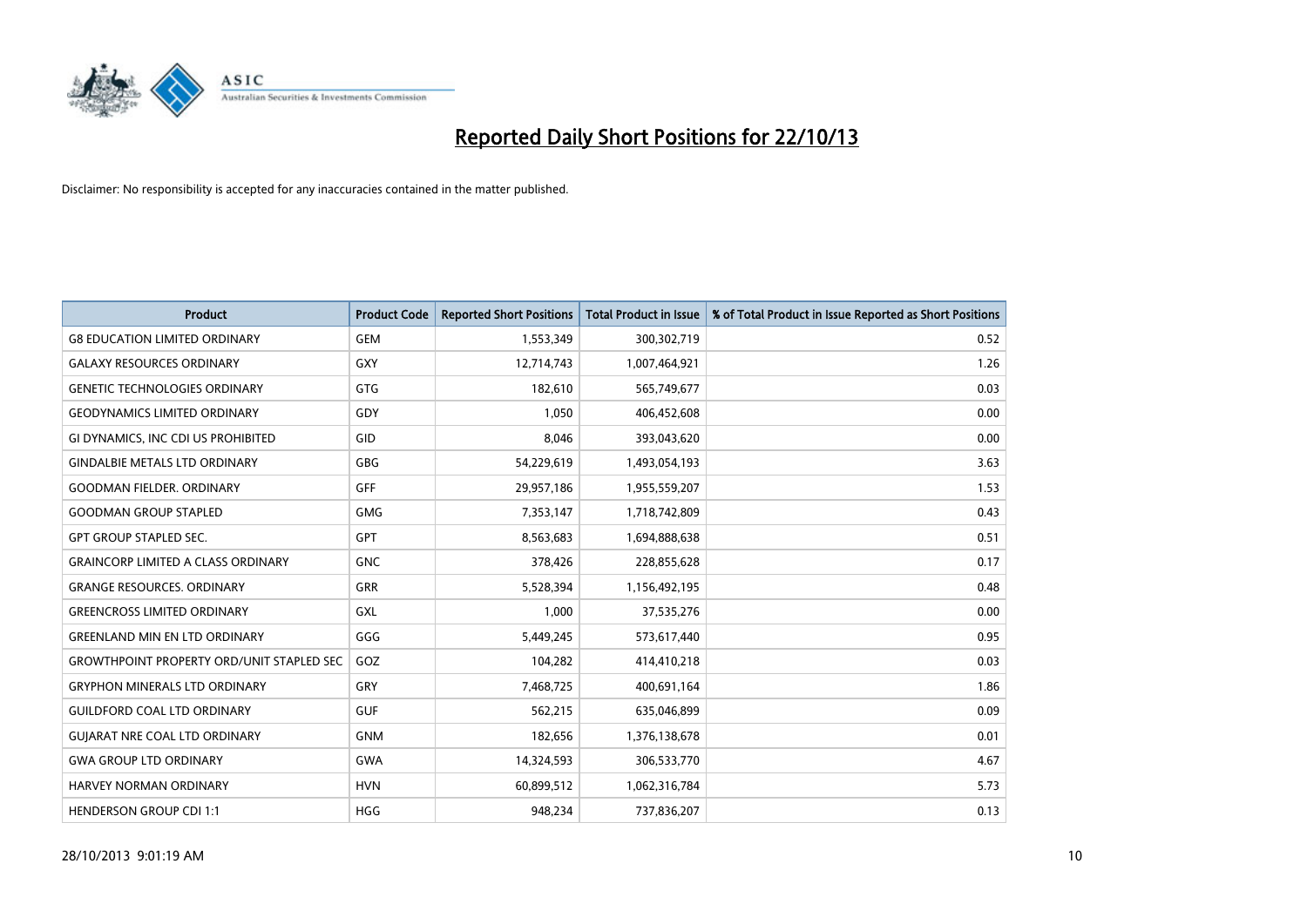

| Product                                  | <b>Product Code</b> | <b>Reported Short Positions</b> | <b>Total Product in Issue</b> | % of Total Product in Issue Reported as Short Positions |
|------------------------------------------|---------------------|---------------------------------|-------------------------------|---------------------------------------------------------|
| HFA HOLDINGS LIMITED ORDINARY            | <b>HFA</b>          | 3.863                           | 118,738,157                   | 0.00                                                    |
| HIGHLANDS PACIFIC ORDINARY               | <b>HIG</b>          | 500,001                         | 789,344,774                   | 0.06                                                    |
| HILLGROVE RES LTD ORDINARY               | <b>HGO</b>          | 5,801,560                       | 1,178,460,221                 | 0.49                                                    |
| HILLS HOLDINGS LTD ORDINARY              | <b>HIL</b>          | 60,310                          | 243,740,241                   | 0.02                                                    |
| HORIZON OIL LIMITED ORDINARY             | <b>HZN</b>          | 73,474,088                      | 1,301,147,932                 | 5.65                                                    |
| HOT CHILI LTD ORDINARY                   | <b>HCH</b>          | 10,000                          | 333,854,386                   | 0.00                                                    |
| <b>ICON ENERGY LIMITED ORDINARY</b>      | <b>ICN</b>          | 4,647                           | 535,455,958                   | 0.00                                                    |
| <b>IINET LIMITED ORDINARY</b>            | <b>IIN</b>          | 1,471,885                       | 161,238,847                   | 0.91                                                    |
| <b>ILUKA RESOURCES ORDINARY</b>          | <b>ILU</b>          | 39,114,439                      | 418,700,517                   | 9.34                                                    |
| <b>IMDEX LIMITED ORDINARY</b>            | <b>IMD</b>          | 3,789,925                       | 210,473,188                   | 1.80                                                    |
| IMF (AUSTRALIA) LTD ORDINARY             | <b>IMF</b>          | 4,013,474                       | 141,690,778                   | 2.83                                                    |
| <b>INCITEC PIVOT ORDINARY</b>            | IPL                 | 29,157,681                      | 1,628,730,107                 | 1.79                                                    |
| INDEPENDENCE GROUP ORDINARY              | <b>IGO</b>          | 3,961,509                       | 233,323,905                   | 1.70                                                    |
| <b>INDOPHIL RESOURCES ORDINARY</b>       | <b>IRN</b>          | 345,625                         | 1,203,146,194                 | 0.03                                                    |
| <b>INFIGEN ENERGY STAPLED SECURITIES</b> | <b>IFN</b>          | 4,290,433                       | 764,993,434                   | 0.56                                                    |
| <b>INFOMEDIA LTD ORDINARY</b>            | IFM                 | 324,204                         | 304,953,155                   | 0.11                                                    |
| <b>INGENIA GROUP STAPLED SECURITIES</b>  | <b>INA</b>          | 1,033,079                       | 676,240,232                   | 0.15                                                    |
| INOVA RESOURCES LTD ORDINARY             | <b>IVA</b>          | 75,258                          | 729,665,661                   | 0.01                                                    |
| <b>INSURANCE AUSTRALIA ORDINARY</b>      | <b>IAG</b>          | 9,860,368                       | 2,079,034,021                 | 0.47                                                    |
| <b>INTREPID MINES ORDINARY</b>           | IAU                 | 21,125,120                      | 556,273,428                   | 3.80                                                    |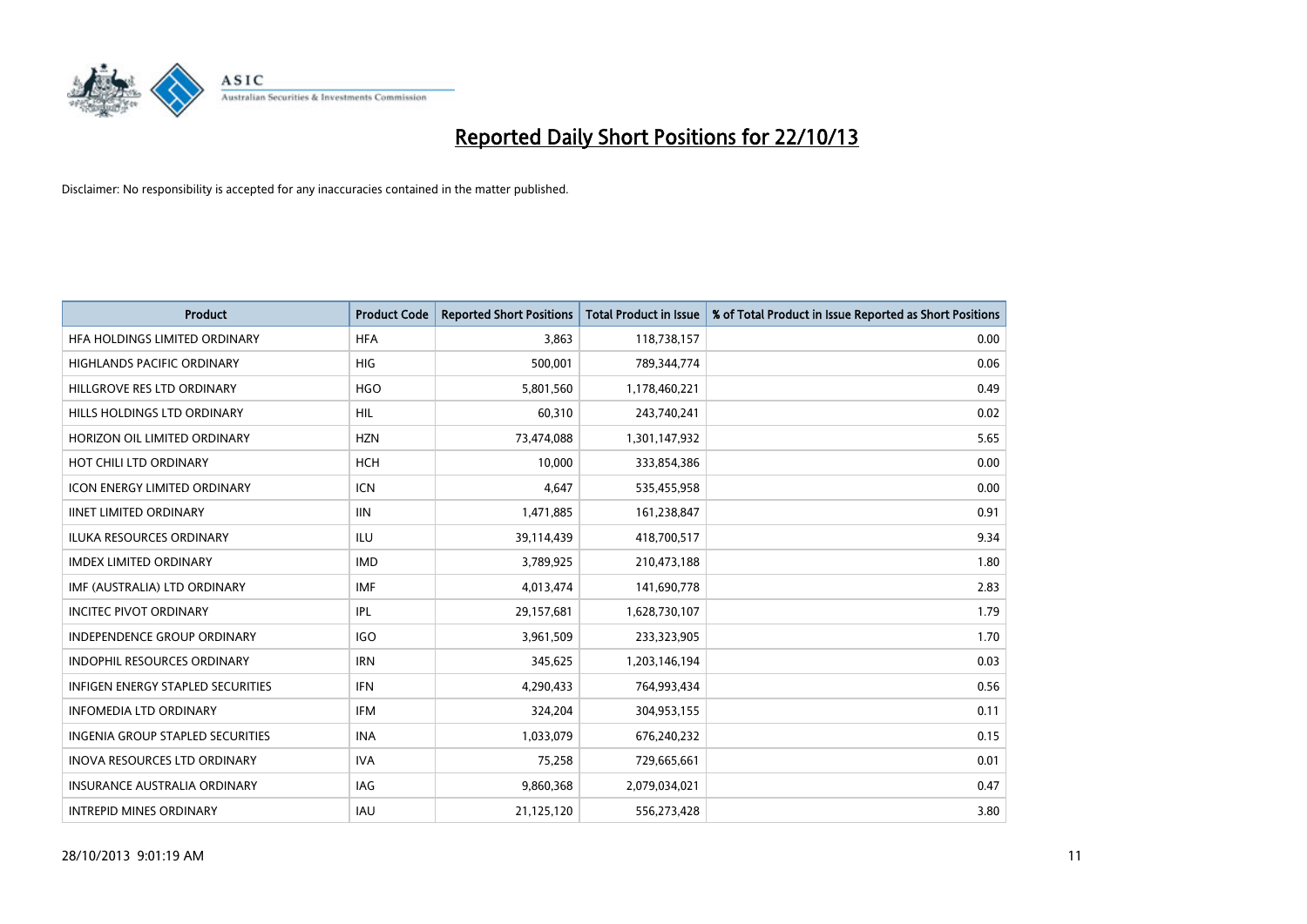

| <b>Product</b>                                  | <b>Product Code</b> | <b>Reported Short Positions</b> | <b>Total Product in Issue</b> | % of Total Product in Issue Reported as Short Positions |
|-------------------------------------------------|---------------------|---------------------------------|-------------------------------|---------------------------------------------------------|
| <b>INVESTA OFFICE FUND STAPLED SECURITIES</b>   | <b>IOF</b>          | 816,742                         | 614,047,458                   | 0.13                                                    |
| <b>INVOCARE LIMITED ORDINARY</b>                | <b>IVC</b>          | 6,904,605                       | 110,030,298                   | 6.28                                                    |
| <b>IOOF HOLDINGS LTD ORDINARY</b>               | IFL                 | 1,836,752                       | 232,118,034                   | 0.79                                                    |
| <b>IPROPERTY GROUP LTD ORDINARY</b>             | <b>IPP</b>          | 60,767                          | 181,398,426                   | 0.03                                                    |
| <b>IRESS LIMITED ORDINARY</b>                   | <b>IRE</b>          | 379,495                         | 158,585,126                   | 0.24                                                    |
| <b>IRON ORE HOLDINGS ORDINARY</b>               | <b>IOH</b>          | 26,197                          | 161,174,005                   | 0.02                                                    |
| <b>ISELECT LTD ORDINARY</b>                     | <b>ISU</b>          | 1,634,734                       | 259,964,894                   | 0.63                                                    |
| ISHS EUROPE ETF CDI 1:1                         | IEU                 | 3,585                           | 50,800,000                    | 0.01                                                    |
| ISHS GLOBAL CONS ETF CDI 1:1                    | X                   | 24,150                          | 4,750,000                     | 0.51                                                    |
| ISHS MSCI JAPAN ETF CDI 1:1                     | <b>IIP</b>          | 1,599                           | 822,000,000                   | 0.00                                                    |
| <b>JAMES HARDIE INDUST CHESS DEPOSITARY INT</b> | <b>IHX</b>          | 8,634,245                       | 442,685,722                   | 1.95                                                    |
| <b>IB HI-FI LIMITED ORDINARY</b>                | <b>IBH</b>          | 8,261,632                       | 99,917,963                    | 8.27                                                    |
| <b>JUMBO INTERACTIVE ORDINARY</b>               | <b>JIN</b>          | 19,000                          | 43,552,560                    | 0.04                                                    |
| <b>KAGARA LTD ORDINARY</b>                      | <b>KZL</b>          | 3,349,855                       | 798,953,117                   | 0.42                                                    |
| KAROON GAS AUSTRALIA ORDINARY                   | <b>KAR</b>          | 945,929                         | 255,841,581                   | 0.37                                                    |
| KATHMANDU HOLD LTD ORDINARY                     | <b>KMD</b>          | 23,308                          | 200,215,894                   | 0.01                                                    |
| <b>KBL MINING LIMITED ORDINARY</b>              | KBL                 | 1,820                           | 393,535,629                   | 0.00                                                    |
| KINGSGATE CONSOLID. ORDINARY                    | <b>KCN</b>          | 15,665,180                      | 152,284,777                   | 10.29                                                   |
| KINGSROSE MINING LTD ORDINARY                   | <b>KRM</b>          | 500,590                         | 335,753,851                   | 0.15                                                    |
| LEIGHTON HOLDINGS ORDINARY                      | LEI                 | 23,259,990                      | 337,235,188                   | 6.90                                                    |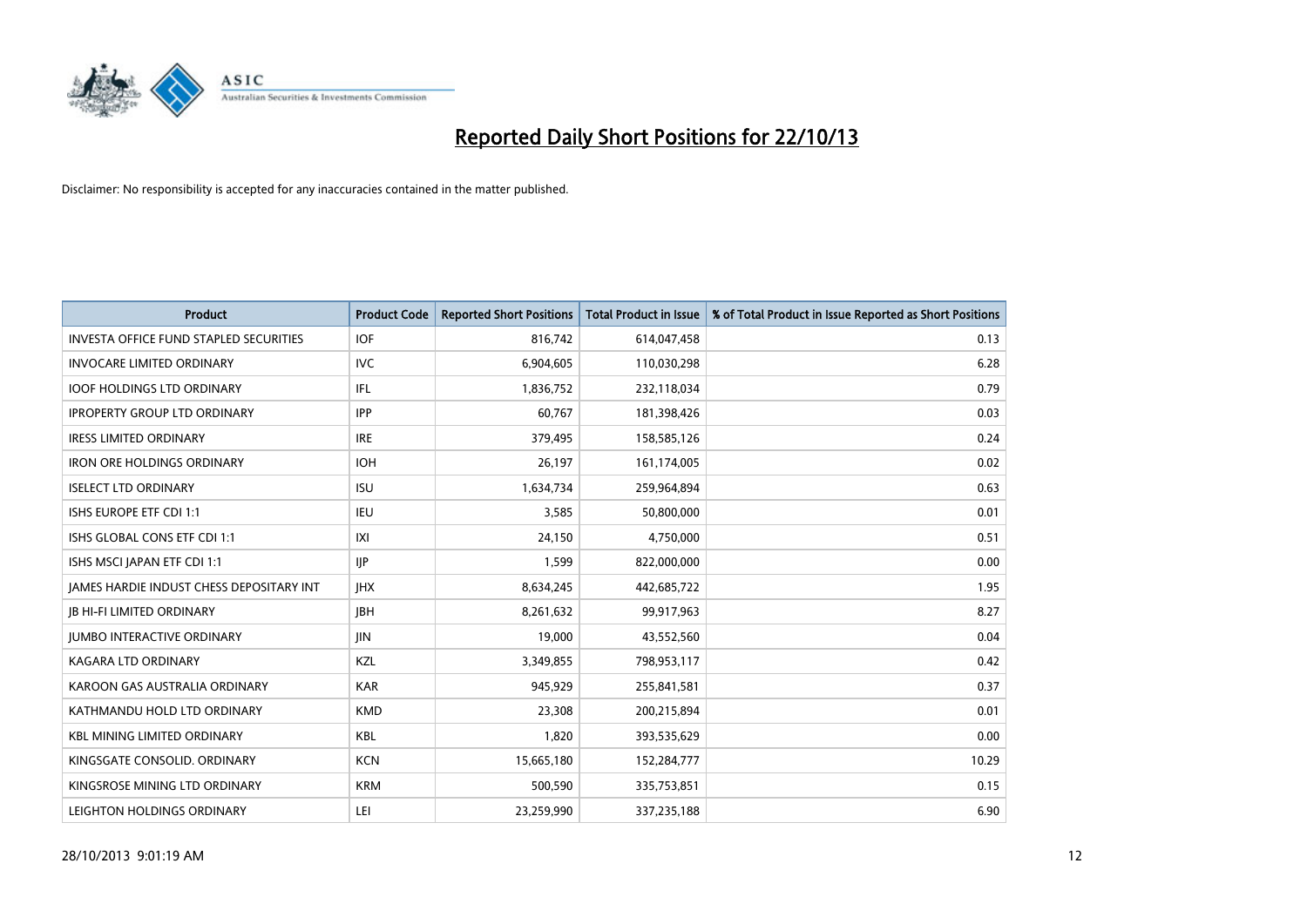

| <b>Product</b>                        | <b>Product Code</b> | <b>Reported Short Positions</b> | <b>Total Product in Issue</b> | % of Total Product in Issue Reported as Short Positions |
|---------------------------------------|---------------------|---------------------------------|-------------------------------|---------------------------------------------------------|
| LEND LEASE GROUP UNIT/ORD STAPLED     | <b>LLC</b>          | 3,562,123                       | 576,712,337                   | 0.62                                                    |
| LINC ENERGY LTD ORDINARY              | <b>LNC</b>          | 15,204,879                      | 518,687,562                   | 2.93                                                    |
| LONESTAR RESO LTD ORDINARY            | <b>LNR</b>          | 4.792                           | 697,187,211                   | 0.00                                                    |
| LYCOPODIUM LIMITED ORDINARY           | <b>LYL</b>          | 90                              | 38,955,103                    | 0.00                                                    |
| <b>LYNAS CORPORATION ORDINARY</b>     | <b>LYC</b>          | 186,122,656                     | 1,961,060,594                 | 9.49                                                    |
| <b>M2 TELECOMMUNICATION ORDINARY</b>  | <b>MTU</b>          | 7,795,457                       | 178,573,822                   | 4.37                                                    |
| <b>MACA LIMITED ORDINARY</b>          | <b>MLD</b>          | 2,458                           | 172,500,000                   | 0.00                                                    |
| MACMAHON HOLDINGS ORDINARY            | <b>MAH</b>          | 1,975,772                       | 1,261,699,966                 | 0.16                                                    |
| MACO ATLAS ROADS GRP ORDINARY STAPLED | <b>MOA</b>          | 15,921,978                      | 487,230,540                   | 3.27                                                    |
| MACQUARIE GROUP LTD ORDINARY          | <b>MOG</b>          | 2,273,846                       | 339,888,036                   | 0.67                                                    |
| MACQUARIE TELECOM GP ORDINARY         | MAQ                 | 3,972                           | 20,967,121                    | 0.02                                                    |
| MAGELLAN FIN GRP LTD ORDINARY         | <b>MFG</b>          | 594,752                         | 155,622,146                   | 0.38                                                    |
| <b>MATRIX C &amp; E LTD ORDINARY</b>  | <b>MCE</b>          | 2,918,744                       | 94,555,428                    | 3.09                                                    |
| <b>MAVERICK DRILLING ORDINARY</b>     | <b>MAD</b>          | 9,698,800                       | 452,726,751                   | 2.14                                                    |
| <b>MAXITRANS INDUSTRIES ORDINARY</b>  | <b>MXI</b>          | 313,451                         | 183,993,392                   | 0.17                                                    |
| MAYNE PHARMA LTD ORDINARY             | <b>MYX</b>          | 1,660,219                       | 563,459,968                   | 0.29                                                    |
| MCMILLAN SHAKESPEARE ORDINARY         | <b>MMS</b>          | 849,898                         | 74,523,965                    | 1.14                                                    |
| MEDUSA MINING LTD ORDINARY            | <b>MML</b>          | 2,617,472                       | 188,903,911                   | 1.39                                                    |
| MEO AUSTRALIA LTD ORDINARY            | <b>MEO</b>          | 10,845                          | 627,264,587                   | 0.00                                                    |
| MERMAID MARINE ORDINARY               | <b>MRM</b>          | 678,606                         | 232,652,241                   | 0.29                                                    |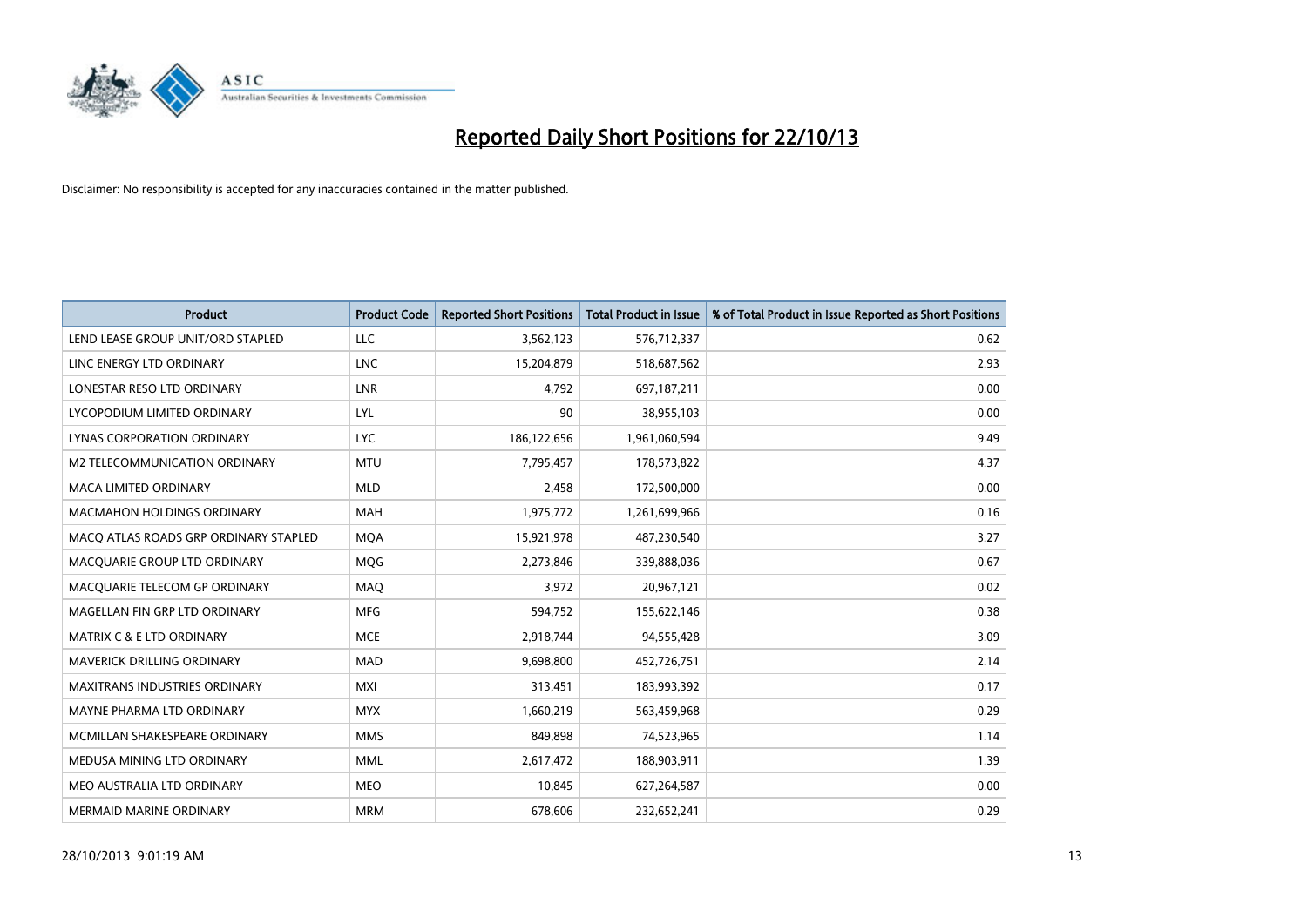

| <b>Product</b>                         | <b>Product Code</b> | <b>Reported Short Positions</b> | <b>Total Product in Issue</b> | % of Total Product in Issue Reported as Short Positions |
|----------------------------------------|---------------------|---------------------------------|-------------------------------|---------------------------------------------------------|
| MESOBLAST LIMITED ORDINARY             | <b>MSB</b>          | 9,215,786                       | 317,350,901                   | 2.90                                                    |
| METALS X LIMITED ORDINARY              | <b>MLX</b>          | 77,960                          | 1,652,636,110                 | 0.00                                                    |
| METCASH LIMITED ORDINARY               | <b>MTS</b>          | 87,374,822                      | 880,704,786                   | 9.92                                                    |
| METMINCO LIMITED ORDINARY              | <b>MNC</b>          | 1,048,001                       | 1,749,543,023                 | 0.06                                                    |
| MICLYN EXP OFFSHR ORDINARY             | <b>MIO</b>          | 138,860                         | 281,754,775                   | 0.05                                                    |
| MIGHTY RIVER POWER ORDINARY            | <b>MYT</b>          | 201,756                         | 1,400,000,094                 | 0.01                                                    |
| MILTON CORPORATION DEFERRED SETTLEMENT | <b>MLTDA</b>        | 30,070                          | 627,357,755                   | 0.00                                                    |
| MINCOR RESOURCES NL ORDINARY           | <b>MCR</b>          | 2,458,292                       | 188,208,274                   | 1.31                                                    |
| MINERAL DEPOSITS ORDINARY              | <b>MDL</b>          | 2,525,385                       | 83,538,786                    | 3.02                                                    |
| MINERAL RESOURCES, ORDINARY            | <b>MIN</b>          | 3,233,521                       | 185,987,992                   | 1.74                                                    |
| MIRABELA NICKEL LTD ORDINARY           | <b>MBN</b>          | 23,433,713                      | 876,801,147                   | 2.67                                                    |
| MIRVAC GROUP STAPLED SECURITIES        | <b>MGR</b>          | 2,131,910                       | 3,664,938,678                 | 0.06                                                    |
| MOBILE EMBRACE LTD ORDINARY            | <b>MBE</b>          | 3,500                           | 307,877,790                   | 0.00                                                    |
| MOLOPO ENERGY LTD ORDINARY             | <b>MPO</b>          | 172,365                         | 246,724,091                   | 0.07                                                    |
| MONADELPHOUS GROUP ORDINARY            | <b>MND</b>          | 13,153,859                      | 92,308,047                    | 14.25                                                   |
| MORTGAGE CHOICE LTD ORDINARY           | MOC                 | 178,156                         | 123,431,282                   | 0.14                                                    |
| MOUNT GIBSON IRON ORDINARY             | <b>MGX</b>          | 11,933,836                      | 1,090,584,232                 | 1.09                                                    |
| MULTIPLEX SITES SITES                  | <b>MXUPA</b>        | 1,299                           | 4,500,000                     | 0.03                                                    |
| MURCHISON METALS LTD ORDINARY          | <b>MMX</b>          | 246,291                         | 450,497,346                   | 0.05                                                    |
| MYER HOLDINGS LTD ORDINARY             | <b>MYR</b>          | 85,189,749                      | 583,894,551                   | 14.59                                                   |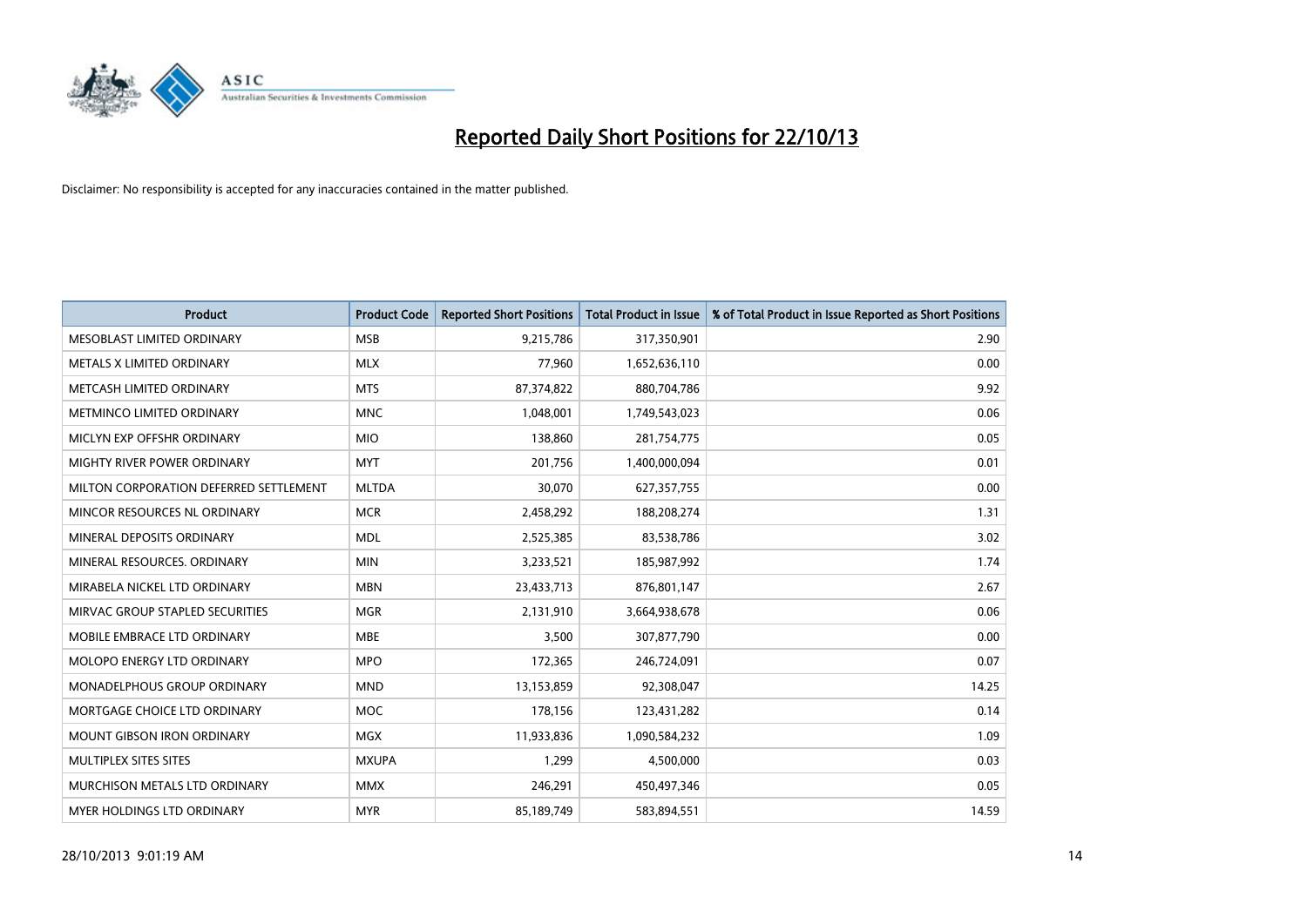

| <b>Product</b>                  | <b>Product Code</b> | <b>Reported Short Positions</b> | <b>Total Product in Issue</b> | % of Total Product in Issue Reported as Short Positions |
|---------------------------------|---------------------|---------------------------------|-------------------------------|---------------------------------------------------------|
| <b>MYSTATE LIMITED ORDINARY</b> | <b>MYS</b>          | 5,504                           | 87,177,445                    | 0.01                                                    |
| NANOSONICS LIMITED ORDINARY     | <b>NAN</b>          | 52,239                          | 262,822,463                   | 0.02                                                    |
| NATIONAL AUST. BANK ORDINARY    | <b>NAB</b>          | 4,670,117                       | 2,348,902,914                 | 0.20                                                    |
| NAVITAS LIMITED ORDINARY        | <b>NVT</b>          | 1,513,720                       | 375,416,910                   | 0.40                                                    |
| NEON ENERGY LIMITED ORDINARY    | <b>NEN</b>          | 1,499,840                       | 553,037,848                   | 0.27                                                    |
| NEUREN PHARMACEUT, ORDINARY     | <b>NEU</b>          | 2,784,084                       | 1,264,486,678                 | 0.22                                                    |
| NEW HOPE CORPORATION ORDINARY   | <b>NHC</b>          | 1,579,406                       | 830,715,225                   | 0.19                                                    |
| NEW STANDARD ENERGY ORDINARY    | <b>NSE</b>          | 322,032                         | 305,331,847                   | 0.11                                                    |
| NEWCREST MINING ORDINARY        | <b>NCM</b>          | 8,354,227                       | 766,510,971                   | 1.09                                                    |
| NEWS CORP A NON-VOTING CDI      | <b>NWSLV</b>        | 2,748,811                       | 4,087,188                     | 67.25                                                   |
| NEWS CORP B VOTING CDI          | <b>NWS</b>          | 2,243,729                       | 26,728,911                    | 8.39                                                    |
| NEWSAT LIMITED ORDINARY         | <b>NWT</b>          | 339,142                         | 573,865,283                   | 0.06                                                    |
| NEXTDC LIMITED ORDINARY         | <b>NXT</b>          | 6,317,398                       | 192,904,486                   | 3.27                                                    |
| NEXUS ENERGY LIMITED ORDINARY   | <b>NXS</b>          | 986,740                         | 1,330,219,459                 | 0.07                                                    |
| NIB HOLDINGS LIMITED ORDINARY   | <b>NHF</b>          | 4,885,655                       | 439,004,182                   | 1.11                                                    |
| NIDO PETROLEUM ORDINARY         | <b>NDO</b>          | 542,402                         | 2,046,650,968                 | 0.03                                                    |
| NOBLE MINERAL RES ORDINARY      | <b>NMG</b>          | 2,365,726                       | 666,397,952                   | 0.36                                                    |
| NORTHERN IRON LTD ORDINARY      | <b>NFE</b>          | 1,154,258                       | 484,405,314                   | 0.24                                                    |
| NORTHERN STAR ORDINARY          | <b>NST</b>          | 4,921,781                       | 424,279,762                   | 1.16                                                    |
| NOVOGEN LIMITED ORDINARY        | <b>NRT</b>          | 121,491                         | 144,622,257                   | 0.08                                                    |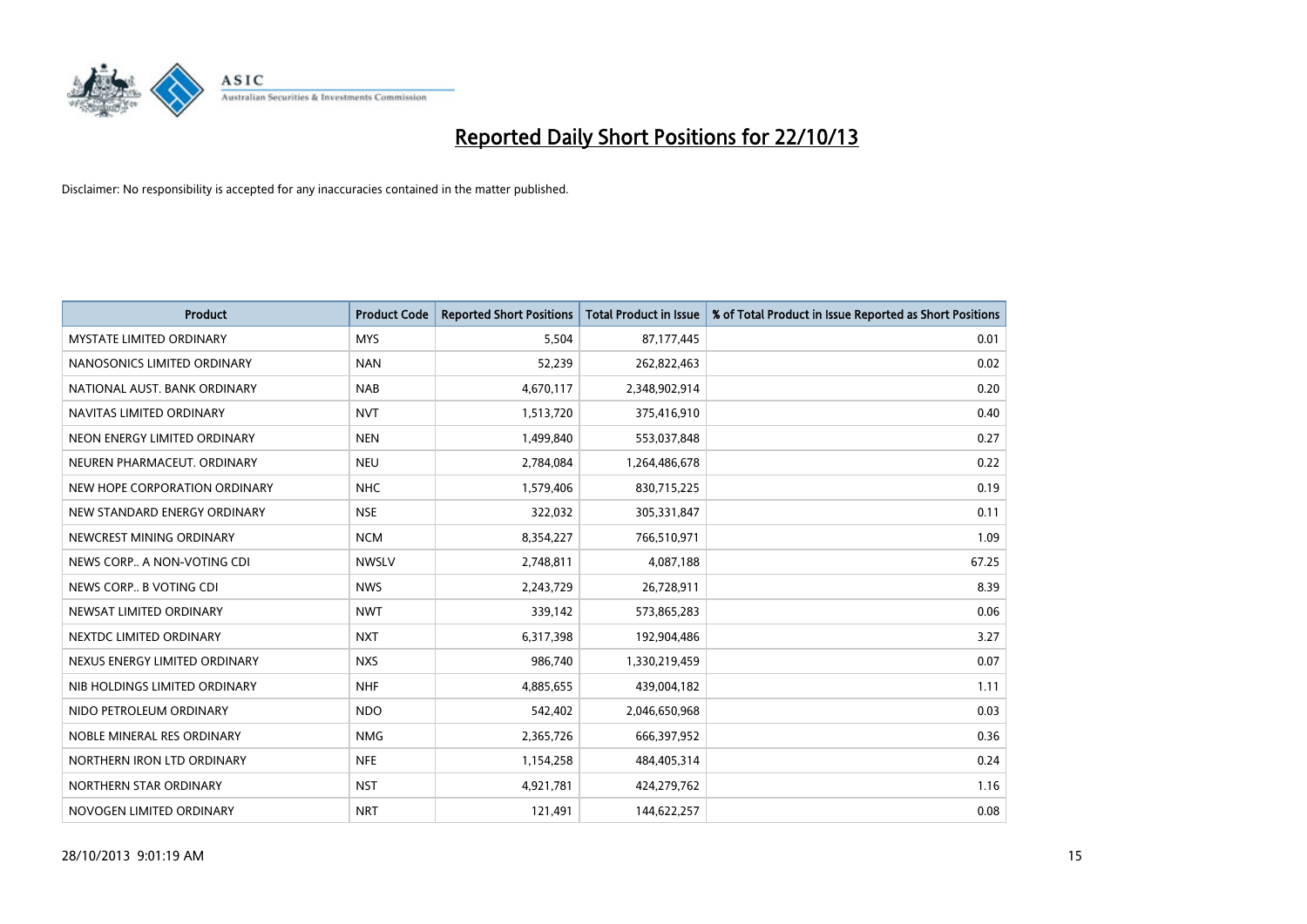

| <b>Product</b>                        | <b>Product Code</b> | <b>Reported Short Positions</b> | <b>Total Product in Issue</b> | % of Total Product in Issue Reported as Short Positions |
|---------------------------------------|---------------------|---------------------------------|-------------------------------|---------------------------------------------------------|
| NRW HOLDINGS LIMITED ORDINARY         | <b>NWH</b>          | 13,400,461                      | 278,888,011                   | 4.80                                                    |
| NUCOAL RESOURCES LTD ORDINARY         | <b>NCR</b>          | 102,916                         | 768,612,354                   | 0.01                                                    |
| NUFARM LIMITED ORDINARY               | <b>NUF</b>          | 13,085,685                      | 263,335,277                   | 4.97                                                    |
| OAKTON LIMITED ORDINARY               | <b>OKN</b>          | 35,002                          | 89,968,985                    | 0.04                                                    |
| OCEANAGOLD CORP. CHESS DEPOSITARY INT | <b>OGC</b>          | 558,780                         | 293,587,920                   | 0.19                                                    |
| OCEANIA CAPITAL LTD ORDINARY          | <b>OCP</b>          | 18                              | 35,307,209                    | 0.00                                                    |
| OIL SEARCH LTD ORDINARY               | OSH                 | 6,503,445                       | 1,343,361,150                 | 0.48                                                    |
| OM HOLDINGS LIMITED ORDINARY          | OMH                 | 3,098,676                       | 733,423,337                   | 0.42                                                    |
| ORICA LIMITED ORDINARY                | ORI                 | 10,046,578                      | 368,203,632                   | 2.73                                                    |
| ORIGIN ENERGY ORDINARY                | <b>ORG</b>          | 7,721,817                       | 1,101,225,151                 | 0.70                                                    |
| OROCOBRE LIMITED ORDINARY             | <b>ORE</b>          | 288,995                         | 117,745,140                   | 0.25                                                    |
| OROTONGROUP LIMITED ORDINARY          | ORL                 | 366,927                         | 40,880,902                    | 0.90                                                    |
| OZ MINERALS ORDINARY                  | OZL                 | 9,688,732                       | 303,470,022                   | 3.19                                                    |
| <b>PACIFIC BRANDS ORDINARY</b>        | <b>PBG</b>          | 7,810,874                       | 912,915,695                   | 0.86                                                    |
| PALADIN ENERGY LTD ORDINARY           | <b>PDN</b>          | 86,520,691                      | 963,332,074                   | 8.98                                                    |
| PANAUST LIMITED ORDINARY              | <b>PNA</b>          | 3,305,353                       | 619,765,589                   | 0.53                                                    |
| PANORAMIC RESOURCES ORDINARY          | PAN                 | 172,512                         | 263,285,132                   | 0.07                                                    |
| PANTERRA GOLD LTD ORDINARY            | PGI                 |                                 | 761,580,455                   | 0.00                                                    |
| PAPERLINX LIMITED ORDINARY            | <b>PPX</b>          | 48,101                          | 609,280,761                   | 0.01                                                    |
| PAPILLON RES LTD ORDINARY             | <b>PIR</b>          | 5,891,447                       | 337,944,210                   | 1.74                                                    |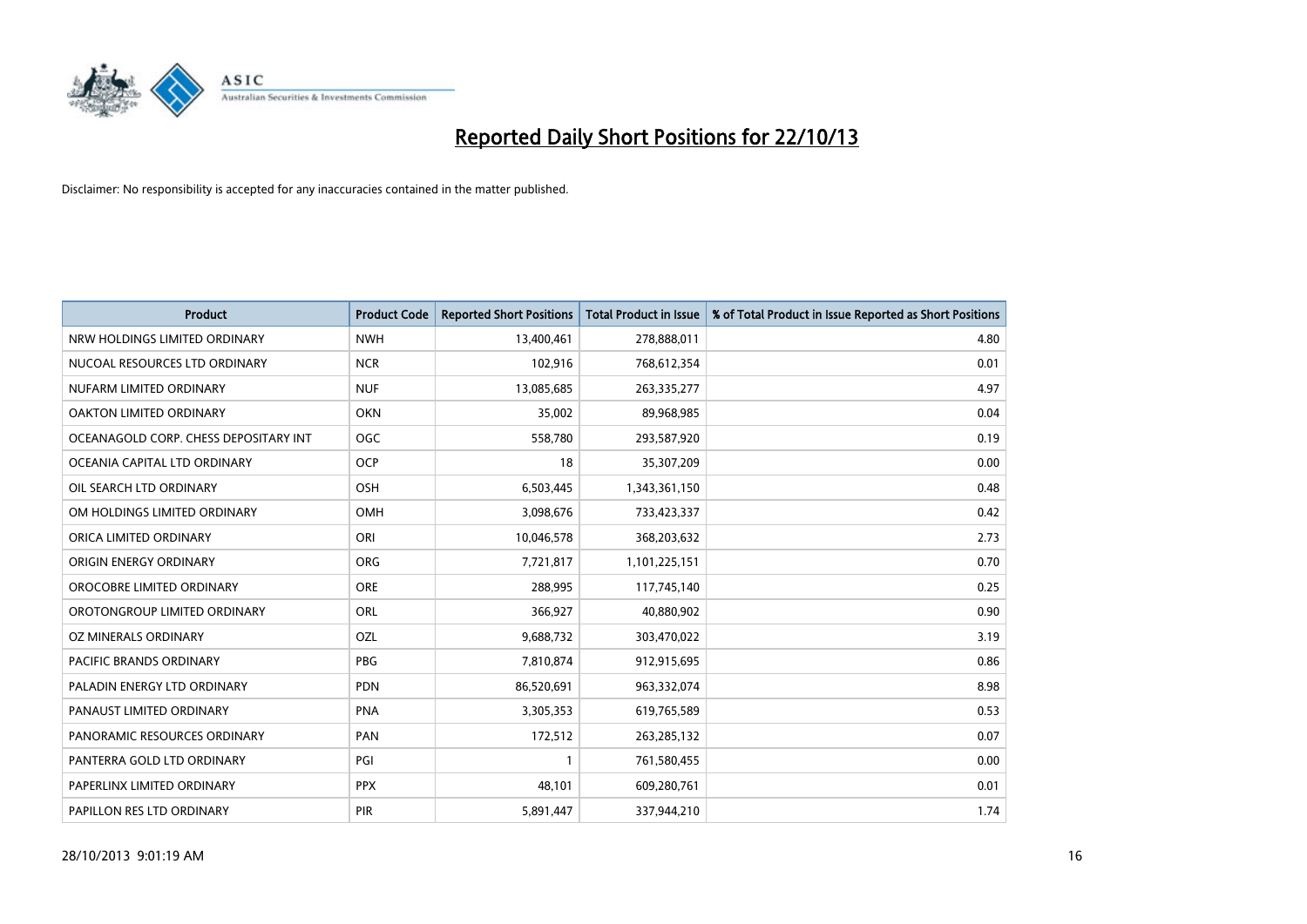

| <b>Product</b>                      | <b>Product Code</b> | <b>Reported Short Positions</b> | <b>Total Product in Issue</b> | % of Total Product in Issue Reported as Short Positions |
|-------------------------------------|---------------------|---------------------------------|-------------------------------|---------------------------------------------------------|
| PATTIES FOODS LTD ORDINARY          | PFL                 | 56,373                          | 139,065,639                   | 0.04                                                    |
| PEET LIMITED ORDINARY               | <b>PPC</b>          | 395,033                         | 433,389,348                   | 0.09                                                    |
| PERILYA LIMITED ORDINARY            | <b>PEM</b>          | 390,116                         | 769,316,426                   | 0.05                                                    |
| PERPETUAL LIMITED ORDINARY          | PPT                 | 2,326,926                       | 42,002,824                    | 5.54                                                    |
| PERSEUS MINING LTD ORDINARY         | PRU                 | 4,969,274                       | 457,962,088                   | 1.09                                                    |
| PHARMAXIS LTD ORDINARY              | <b>PXS</b>          | 2,744,616                       | 308,548,389                   | 0.89                                                    |
| PLATINUM ASSET ORDINARY             | <b>PTM</b>          | 2,692,564                       | 578,285,695                   | 0.47                                                    |
| PLATINUM AUSTRALIA ORDINARY         | PLA                 | 836,127                         | 504,968,043                   | 0.17                                                    |
| PMI GOLD CORP CDI 1:1               | <b>PVM</b>          | 287,417                         | 159,968,561                   | 0.18                                                    |
| <b>PMP LIMITED ORDINARY</b>         | <b>PMP</b>          | 1,036,428                       | 323,781,124                   | 0.32                                                    |
| PRANA BIOTECHNOLOGY ORDINARY        | PBT                 | 294,709                         | 408,128,419                   | 0.07                                                    |
| PREMIER INVESTMENTS ORDINARY        | <b>PMV</b>          | 1,066,327                       | 155,260,478                   | 0.69                                                    |
| PRIMA BIOMED LTD ORDINARY           | <b>PRR</b>          | 30,000                          | 1,228,709,341                 | 0.00                                                    |
| PRIMARY HEALTH CARE ORDINARY        | <b>PRY</b>          | 19,769,697                      | 504,956,647                   | 3.92                                                    |
| PRIME MEDIA GRP LTD ORDINARY        | <b>PRT</b>          | 1,459,319                       | 366,330,303                   | 0.40                                                    |
| PROGRAMMED ORDINARY                 | <b>PRG</b>          | 239,086                         | 118,229,190                   | 0.20                                                    |
| <b>QANTAS AIRWAYS ORDINARY</b>      | QAN                 | 41,273,730                      | 2,212,979,740                 | 1.87                                                    |
| <b>OBE INSURANCE GROUP ORDINARY</b> | QBE                 | 15,549,371                      | 1,226,855,950                 | 1.27                                                    |
| ORXPHARMA LTD ORDINARY              | <b>QRX</b>          | 168,037                         | 144,785,606                   | 0.12                                                    |
| <b>QUBE HOLDINGS LTD ORDINARY</b>   | <b>QUB</b>          | 13,625,217                      | 931,433,499                   | 1.46                                                    |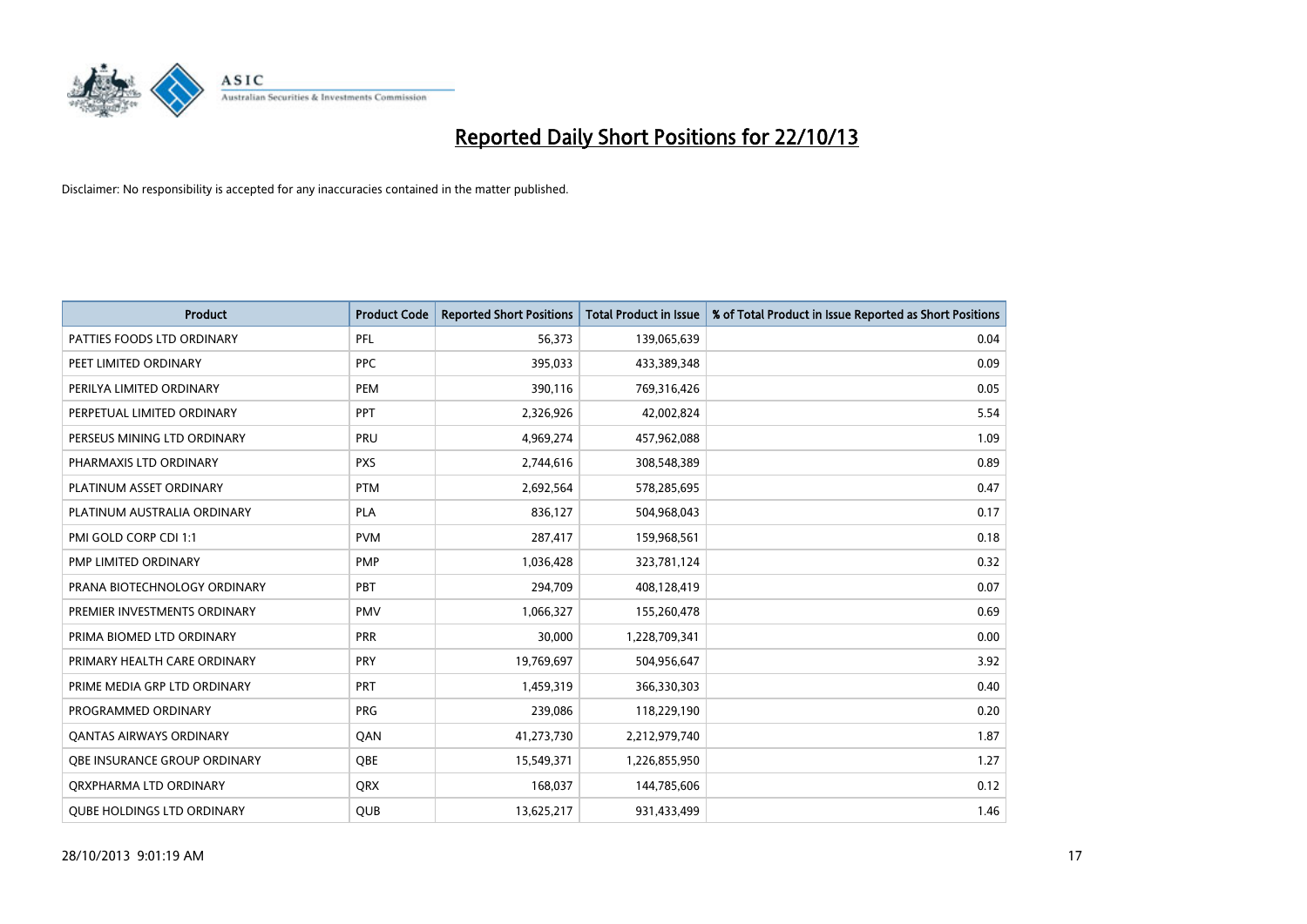

| <b>Product</b>                      | <b>Product Code</b> | <b>Reported Short Positions</b> | <b>Total Product in Issue</b> | % of Total Product in Issue Reported as Short Positions |
|-------------------------------------|---------------------|---------------------------------|-------------------------------|---------------------------------------------------------|
| RAMELIUS RESOURCES ORDINARY         | <b>RMS</b>          | 264,003                         | 363,029,659                   | 0.07                                                    |
| RAMSAY HEALTH CARE ORDINARY         | <b>RHC</b>          | 1,844,399                       | 202,081,252                   | 0.91                                                    |
| <b>RCG CORPORATION LTD ORDINARY</b> | <b>RCG</b>          | 36,237                          | 251,793,207                   | 0.01                                                    |
| <b>RCR TOMLINSON ORDINARY</b>       | <b>RCR</b>          | 1,821,960                       | 136,696,590                   | 1.33                                                    |
| <b>REA GROUP ORDINARY</b>           | <b>REA</b>          | 1,188,115                       | 131,714,699                   | 0.90                                                    |
| <b>RECKON LIMITED ORDINARY</b>      | <b>RKN</b>          | 38,089                          | 128,103,484                   | 0.03                                                    |
| <b>RED 5 LIMITED ORDINARY</b>       | <b>RED</b>          | 1,004,639                       | 155,788,008                   | 0.64                                                    |
| RED FORK ENERGY ORDINARY            | <b>RFE</b>          | 3,329,602                       | 499,551,719                   | 0.67                                                    |
| REDBANK ENERGY LTD ORDINARY         | AEJ                 | 13                              | 786,287                       | 0.00                                                    |
| REECE AUSTRALIA LTD. ORDINARY       | <b>REH</b>          | 11,365                          | 99,600,000                    | 0.01                                                    |
| REED RESOURCES LTD ORDINARY         | <b>RDR</b>          | 50,000                          | 523,053,895                   | 0.01                                                    |
| REGIS RESOURCES ORDINARY            | <b>RRL</b>          | 7,418,822                       | 479,592,829                   | 1.55                                                    |
| RESMED INC CDI 10:1                 | <b>RMD</b>          | 9,990,520                       | 1,420,542,770                 | 0.70                                                    |
| <b>RESOLUTE MINING ORDINARY</b>     | <b>RSG</b>          | 8,178,647                       | 640,994,224                   | 1.28                                                    |
| RESOURCE EQUIP LTD ORDINARY         | <b>RQL</b>          | 5,000                           | 249,065,471                   | 0.00                                                    |
| <b>RESOURCE GENERATION ORDINARY</b> | <b>RES</b>          | 224,300                         | 332,234,604                   | 0.07                                                    |
| RETAIL FOOD GROUP ORDINARY          | <b>RFG</b>          | 3,058,982                       | 130,301,190                   | 2.35                                                    |
| REX MINERALS LIMITED ORDINARY       | <b>RXM</b>          | 2,062,650                       | 188,907,284                   | 1.09                                                    |
| RHG LIMITED ORDINARY                | <b>RHG</b>          | 1,085                           | 308,483,177                   | 0.00                                                    |
| <b>RIALTO ENERGY ORDINARY</b>       | <b>RIA</b>          | 41                              | 1,155,765,100                 | 0.00                                                    |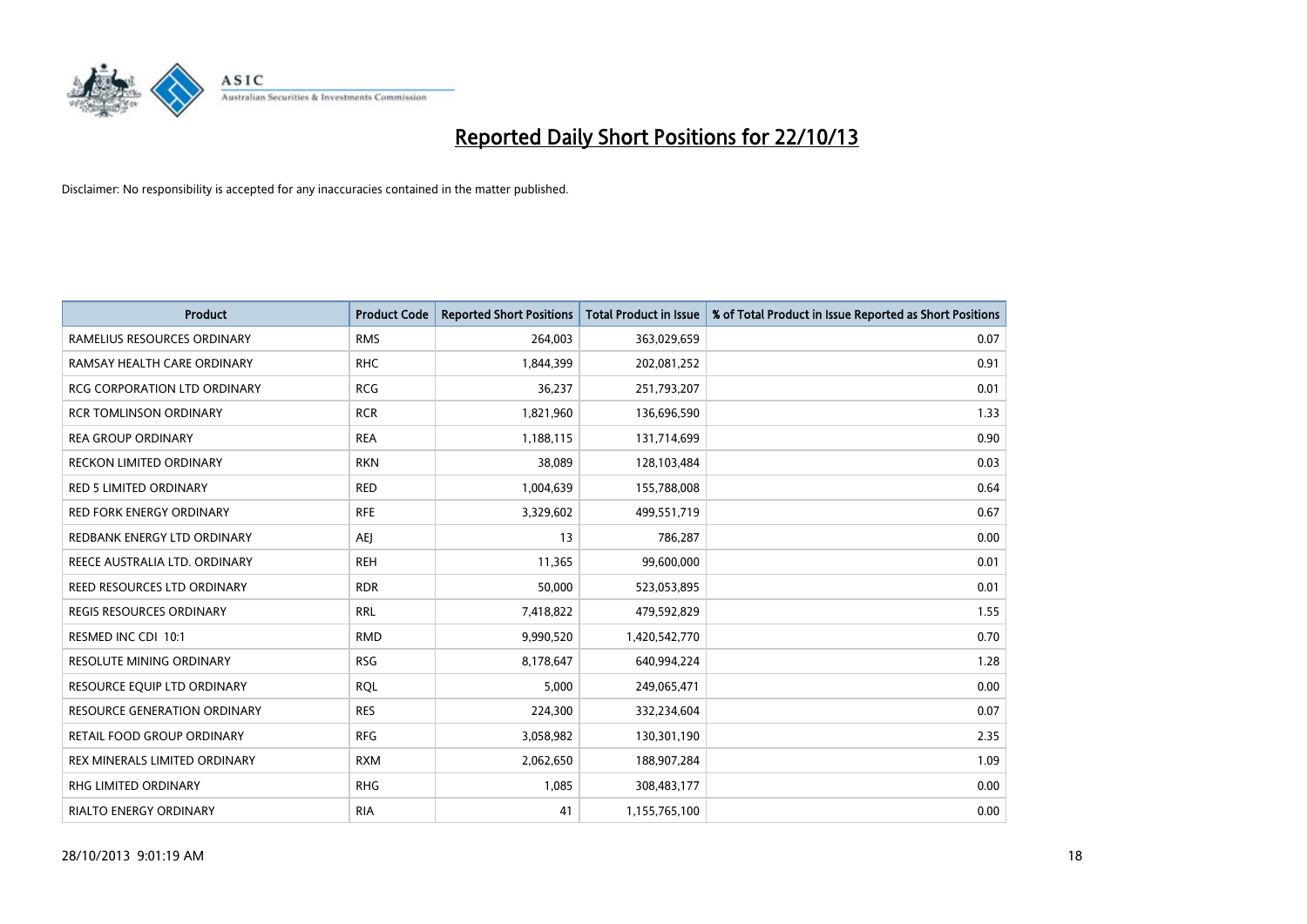

| <b>Product</b>                        | <b>Product Code</b> | <b>Reported Short Positions</b> | <b>Total Product in Issue</b> | % of Total Product in Issue Reported as Short Positions |
|---------------------------------------|---------------------|---------------------------------|-------------------------------|---------------------------------------------------------|
| <b>RIDLEY CORPORATION ORDINARY</b>    | <b>RIC</b>          | 56,941                          | 307,817,071                   | 0.02                                                    |
| RIO TINTO LIMITED ORDINARY            | <b>RIO</b>          | 5,551,290                       | 435,758,720                   | 1.27                                                    |
| ROBUST RESOURCES ORDINARY             | <b>ROL</b>          | 10,000                          | 102,830,646                   | 0.01                                                    |
| ROC OIL COMPANY ORDINARY              | <b>ROC</b>          | 1,243,148                       | 683,235,552                   | 0.18                                                    |
| SAI GLOBAL LIMITED ORDINARY           | SAI                 | 6,818,433                       | 210,714,727                   | 3.24                                                    |
| SALMAT LIMITED ORDINARY               | <b>SLM</b>          | 998                             | 159,812,799                   | 0.00                                                    |
| SAMSON OIL & GAS LTD ORDINARY         | SSN                 | 1,762,000                       | 2,547,627,193                 | 0.07                                                    |
| SANDFIRE RESOURCES ORDINARY           | <b>SFR</b>          | 1,970,380                       | 155,640,968                   | 1.27                                                    |
| <b>SANTOS LTD ORDINARY</b>            | <b>STO</b>          | 5,768,115                       | 970,196,104                   | 0.59                                                    |
| SARACEN MINERAL ORDINARY              | <b>SAR</b>          | 3,815,596                       | 595,263,186                   | 0.64                                                    |
| SCA PROPERTY GROUP STAPLED SECURITIES | SCP                 | 33,723,807                      | 642,417,140                   | 5.25                                                    |
| SEALINK TRAVEL GRP ORDINARY           | <b>SLK</b>          | 45,000                          | 70,000,000                    | 0.06                                                    |
| SEDGMAN LIMITED ORDINARY              | SDM                 | 335,586                         | 223,224,636                   | 0.15                                                    |
| SEEK LIMITED ORDINARY                 | <b>SEK</b>          | 14,941,668                      | 339,071,750                   | 4.41                                                    |
| SELECT HARVESTS ORDINARY              | SHV                 | 150,977                         | 57,815,720                    | 0.26                                                    |
| SENEX ENERGY LIMITED ORDINARY         | SXY                 | 5,777,788                       | 1,144,008,917                 | 0.51                                                    |
| SERVICE STREAM ORDINARY               | SSM                 | 100                             | 283,418,867                   | 0.00                                                    |
| SEVEN GROUP HOLDINGS ORDINARY         | <b>SVW</b>          | 5,135,261                       | 308,160,281                   | 1.67                                                    |
| SEVEN WEST MEDIA LTD ORDINARY         | <b>SWM</b>          | 6,331,016                       | 999,160,872                   | 0.63                                                    |
| SIGMA PHARMACEUTICAL ORDINARY         | <b>SIP</b>          | 2,246,477                       | 1,126,618,419                 | 0.20                                                    |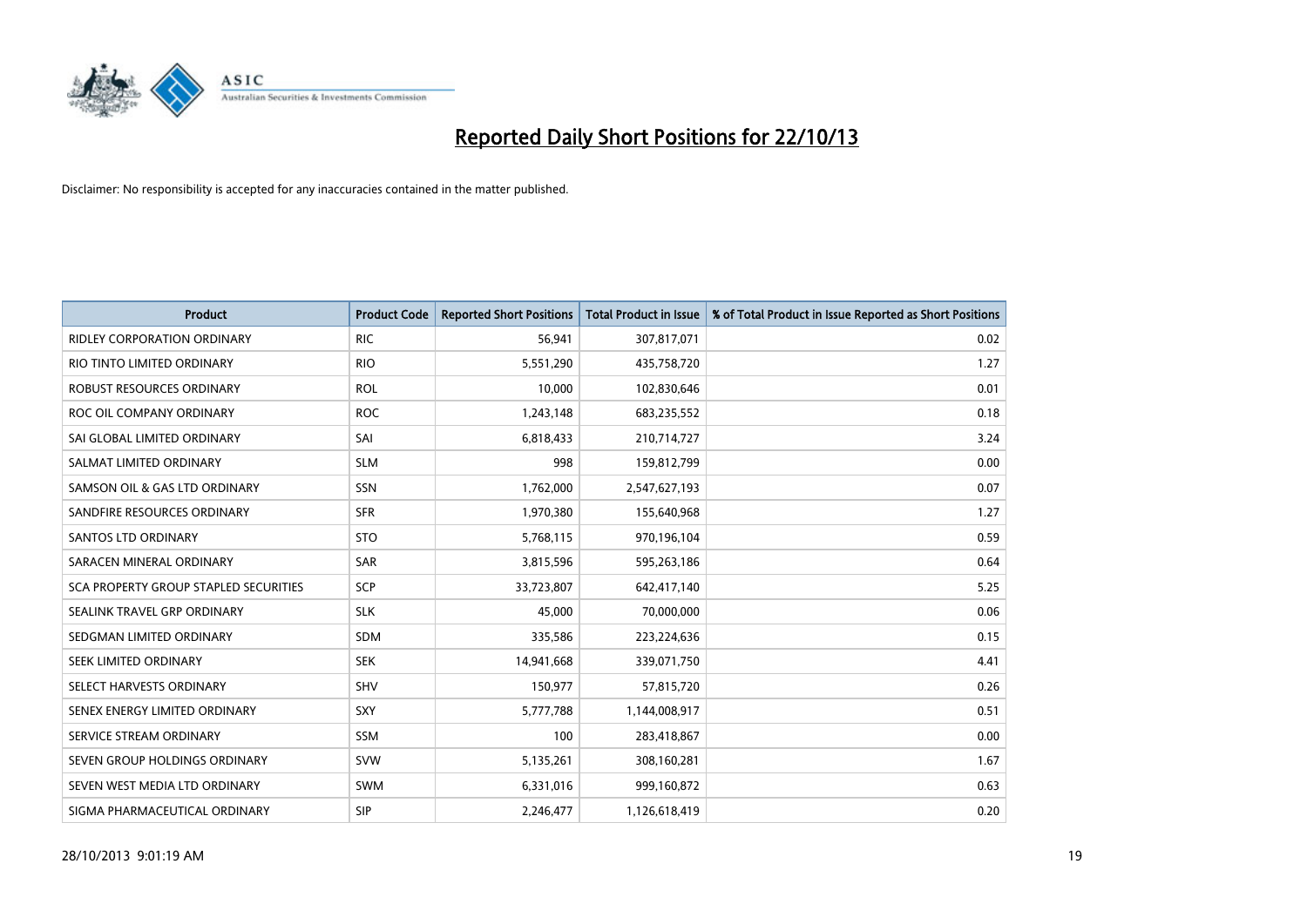

| <b>Product</b>                           | <b>Product Code</b> | <b>Reported Short Positions</b> | <b>Total Product in Issue</b> | % of Total Product in Issue Reported as Short Positions |
|------------------------------------------|---------------------|---------------------------------|-------------------------------|---------------------------------------------------------|
| SILEX SYSTEMS ORDINARY                   | <b>SLX</b>          | 2,495,993                       | 170,252,909                   | 1.47                                                    |
| SILVER CHEF LIMITED ORDINARY             | <b>SIV</b>          | 73.107                          | 29,333,629                    | 0.25                                                    |
| SILVER LAKE RESOURCE ORDINARY            | <b>SLR</b>          | 11,316,444                      | 437,594,758                   | 2.59                                                    |
| SIMS METAL MGMT LTD ORDINARY             | <b>SGM</b>          | 12,369,571                      | 204,343,252                   | 6.05                                                    |
| SINGAPORE TELECOMM. CHESS DEPOSITARY INT | SGT                 | 3,334,567                       | 149,779,918                   | 2.23                                                    |
| SIRIUS RESOURCES NL ORDINARY             | <b>SIR</b>          | 5,503,502                       | 227,020,167                   | 2.42                                                    |
| SIRTEX MEDICAL ORDINARY                  | <b>SRX</b>          | 487,316                         | 56,108,439                    | 0.87                                                    |
| SKILLED GROUP LTD ORDINARY               | <b>SKE</b>          | 5,869,343                       | 233,871,364                   | 2.51                                                    |
| <b>SKY NETWORK ORDINARY</b>              | <b>SKT</b>          | 346,674                         | 389,139,785                   | 0.09                                                    |
| SKYCITY ENT GRP LTD ORDINARY             | <b>SKC</b>          | 578,672                         | 580,016,676                   | 0.10                                                    |
| <b>SLATER &amp; GORDON ORDINARY</b>      | SGH                 | 367,666                         | 198,846,598                   | 0.18                                                    |
| SMS MANAGEMENT, ORDINARY                 | <b>SMX</b>          | 2,586,422                       | 70,099,763                    | 3.69                                                    |
| SONIC HEALTHCARE ORDINARY                | <b>SHL</b>          | 4,464,724                       | 400,420,556                   | 1.12                                                    |
| SOUL PATTINSON (W.H) ORDINARY            | SOL                 | 109,313                         | 239,395,320                   | 0.05                                                    |
| SOUTH BOULDER MINES ORDINARY             | <b>STB</b>          | 1                               | 127,952,826                   | 0.00                                                    |
| SP AUSNET STAPLED SECURITIES             | SPN                 | 32,811,998                      | 3,376,325,523                 | 0.97                                                    |
| SPARK INFRASTRUCTURE STAPLED NOTE & UNIT | SKI                 | 45,339,202                      | 1,326,734,264                 | 3.42                                                    |
| SPDR 200 FUND ETF UNITS                  | <b>STW</b>          | 72,911                          | 44,278,688                    | 0.16                                                    |
| SPECIALTY FASHION ORDINARY               | <b>SFH</b>          | 110,001                         | 192,236,121                   | 0.06                                                    |
| ST BARBARA LIMITED ORDINARY              | <b>SBM</b>          | 8,500,608                       | 488,074,077                   | 1.74                                                    |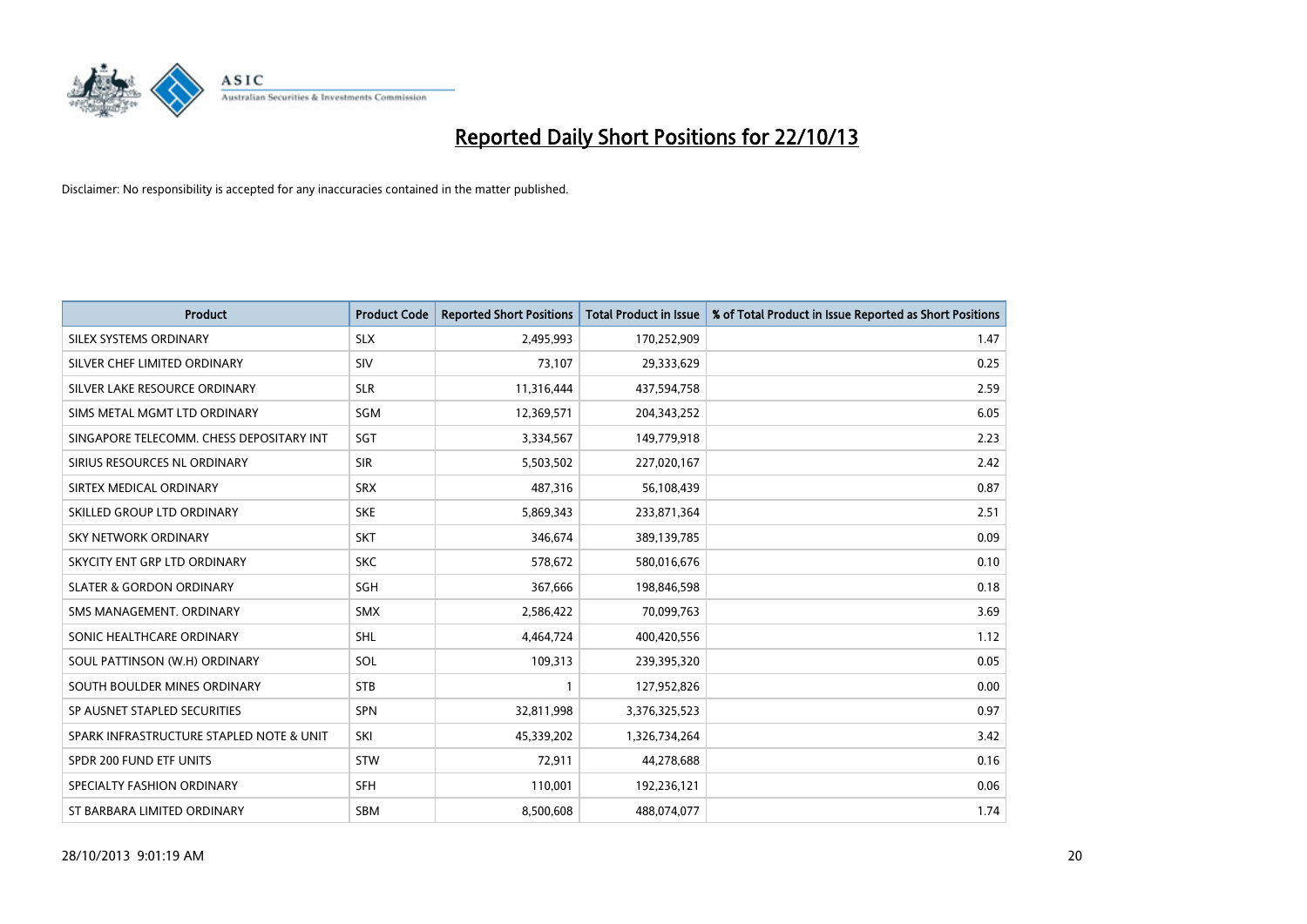

| <b>Product</b>                   | <b>Product Code</b> | <b>Reported Short Positions</b> | <b>Total Product in Issue</b> | % of Total Product in Issue Reported as Short Positions |
|----------------------------------|---------------------|---------------------------------|-------------------------------|---------------------------------------------------------|
| STARPHARMA HOLDINGS ORDINARY     | <b>SPL</b>          | 15,565,325                      | 284,164,948                   | 5.48                                                    |
| STEADFAST GROUP LTD ORDINARY     | <b>SDF</b>          | 283,724                         | 500,873,408                   | 0.06                                                    |
| STHN CROSS MEDIA ORDINARY        | <b>SXL</b>          | 8,507,107                       | 705,099,800                   | 1.21                                                    |
| STOCKLAND UNITS/ORD STAPLED      | SGP                 | 14,156,824                      | 2,305,750,747                 | 0.61                                                    |
| STRAITS RES LTD. ORDINARY        | SRO                 | 31,522                          | 1,164,150,159                 | 0.00                                                    |
| STRIKE ENERGY LTD ORDINARY       | <b>STX</b>          | 100,000                         | 706,519,664                   | 0.01                                                    |
| STW COMMUNICATIONS ORDINARY      | <b>SGN</b>          | 2,612,610                       | 403,828,512                   | 0.65                                                    |
| SUNCORP GROUP LTD ORDINARY       | <b>SUN</b>          | 3,889,881                       | 1,286,600,980                 | 0.30                                                    |
| SUNDANCE ENERGY ORDINARY         | <b>SEA</b>          | 142,231                         | 462,611,982                   | 0.03                                                    |
| SUNDANCE RESOURCES ORDINARY      | <b>SDL</b>          | 51,924,351                      | 3,072,110,985                 | 1.69                                                    |
| SUNLAND GROUP LTD ORDINARY       | <b>SDG</b>          | 41,292                          | 181,710,087                   | 0.02                                                    |
| SUPER RET REP LTD ORDINARY       | <b>SUL</b>          | 1,198,044                       | 196,731,620                   | 0.61                                                    |
| SYD AIRPORT STAPLED US PROHIBIT. | <b>SYD</b>          | 19,081,234                      | 2,194,322,759                 | 0.87                                                    |
| SYRAH RESOURCES ORDINARY         | <b>SYR</b>          | 2,858,197                       | 148,330,123                   | 1.93                                                    |
| TABCORP HOLDINGS LTD ORDINARY    | <b>TAH</b>          | 19,157,187                      | 754,274,706                   | 2.54                                                    |
| TANAMI GOLD NL ORDINARY          | <b>TAM</b>          | 178,918                         | 587,548,523                   | 0.03                                                    |
| TAP OIL LIMITED ORDINARY         | <b>TAP</b>          | 191,129                         | 241,608,606                   | 0.08                                                    |
| TASSAL GROUP LIMITED ORDINARY    | <b>TGR</b>          | 194,775                         | 146,507,029                   | 0.13                                                    |
| <b>TATTS GROUP LTD ORDINARY</b>  | <b>TTS</b>          | 11,526,569                      | 1,416,385,884                 | 0.81                                                    |
| TELECOM CORPORATION ORDINARY     | <b>TEL</b>          | 8,536,976                       | 1,822,303,137                 | 0.47                                                    |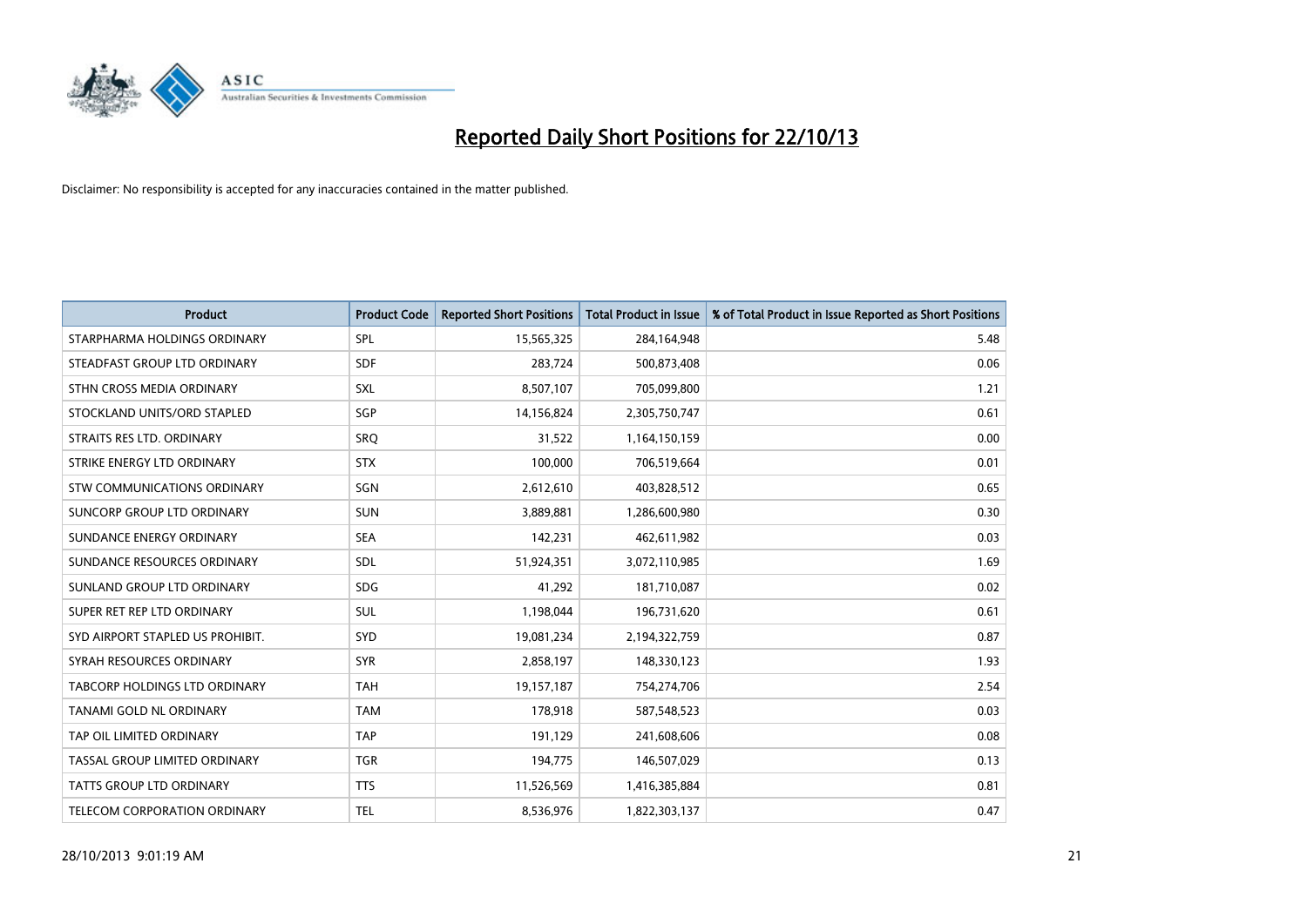

| <b>Product</b>                        | <b>Product Code</b> | <b>Reported Short Positions</b> | <b>Total Product in Issue</b> | % of Total Product in Issue Reported as Short Positions |
|---------------------------------------|---------------------|---------------------------------|-------------------------------|---------------------------------------------------------|
| <b>TELSTRA CORPORATION, ORDINARY</b>  | <b>TLS</b>          | 11,338,893                      | 12,443,074,357                | 0.09                                                    |
| TEN NETWORK HOLDINGS ORDINARY         | <b>TEN</b>          | 124,079,959                     | 2,586,970,845                 | 4.80                                                    |
| TERANGA GOLD CORP CDI 1:1             | <b>TGZ</b>          | 846,407                         | 172,466,316                   | 0.49                                                    |
| TFS CORPORATION LTD ORDINARY          | <b>TFC</b>          | 141,958                         | 279,621,829                   | 0.05                                                    |
| THE REJECT SHOP ORDINARY              | <b>TRS</b>          | 1,979,760                       | 28,826,248                    | 6.87                                                    |
| THORN GROUP LIMITED ORDINARY          | <b>TGA</b>          | 31,542                          | 148,897,155                   | 0.02                                                    |
| TIGER RESOURCES ORDINARY              | <b>TGS</b>          | 1,962,049                       | 674,770,269                   | 0.29                                                    |
| TITAN ENERGY SERVICE ORDINARY         | <b>TTN</b>          | 14,594                          | 48,472,270                    | 0.03                                                    |
| TOLL HOLDINGS LTD ORDINARY            | <b>TOL</b>          | 26,954,246                      | 717,133,875                   | 3.76                                                    |
| TORO ENERGY LIMITED ORDINARY          | <b>TOE</b>          | 139,845                         | 1,041,936,676                 | 0.01                                                    |
| TOX FREE SOLUTIONS ORDINARY           | <b>TOX</b>          | 1,267,071                       | 132,519,859                   | 0.96                                                    |
| TPG TELECOM LIMITED ORDINARY          | <b>TPM</b>          | 2,393,532                       | 793,808,141                   | 0.30                                                    |
| <b>TRADE ME GROUP ORDINARY</b>        | <b>TME</b>          | 360,793                         | 396,261,129                   | 0.09                                                    |
| <b>TRANSFIELD SERVICES ORDINARY</b>   | <b>TSE</b>          | 40,139,705                      | 512,457,716                   | 7.83                                                    |
| TRANSPACIFIC INDUST, ORDINARY         | <b>TPI</b>          | 18,898,651                      | 1,578,563,490                 | 1.20                                                    |
| TRANSURBAN GROUP TRIPLE STAPLED SEC.  | <b>TCL</b>          | 3,438,313                       | 1,485,500,376                 | 0.23                                                    |
| <b>TREASURY GROUP ORDINARY</b>        | <b>TRG</b>          | 25,674                          | 23,070,755                    | 0.11                                                    |
| TREASURY WINE ESTATE ORDINARY         | <b>TWE</b>          | 25,081,440                      | 647,227,144                   | 3.88                                                    |
| TROY RESOURCES LTD ORDINARY           | <b>TRY</b>          | 409,873                         | 167,730,292                   | 0.24                                                    |
| TWENTY-FIRST FOX INC A NON-VOTING CDI | <b>FOXLV</b>        | 1,281,713                       | 22,274,005                    | 5.75                                                    |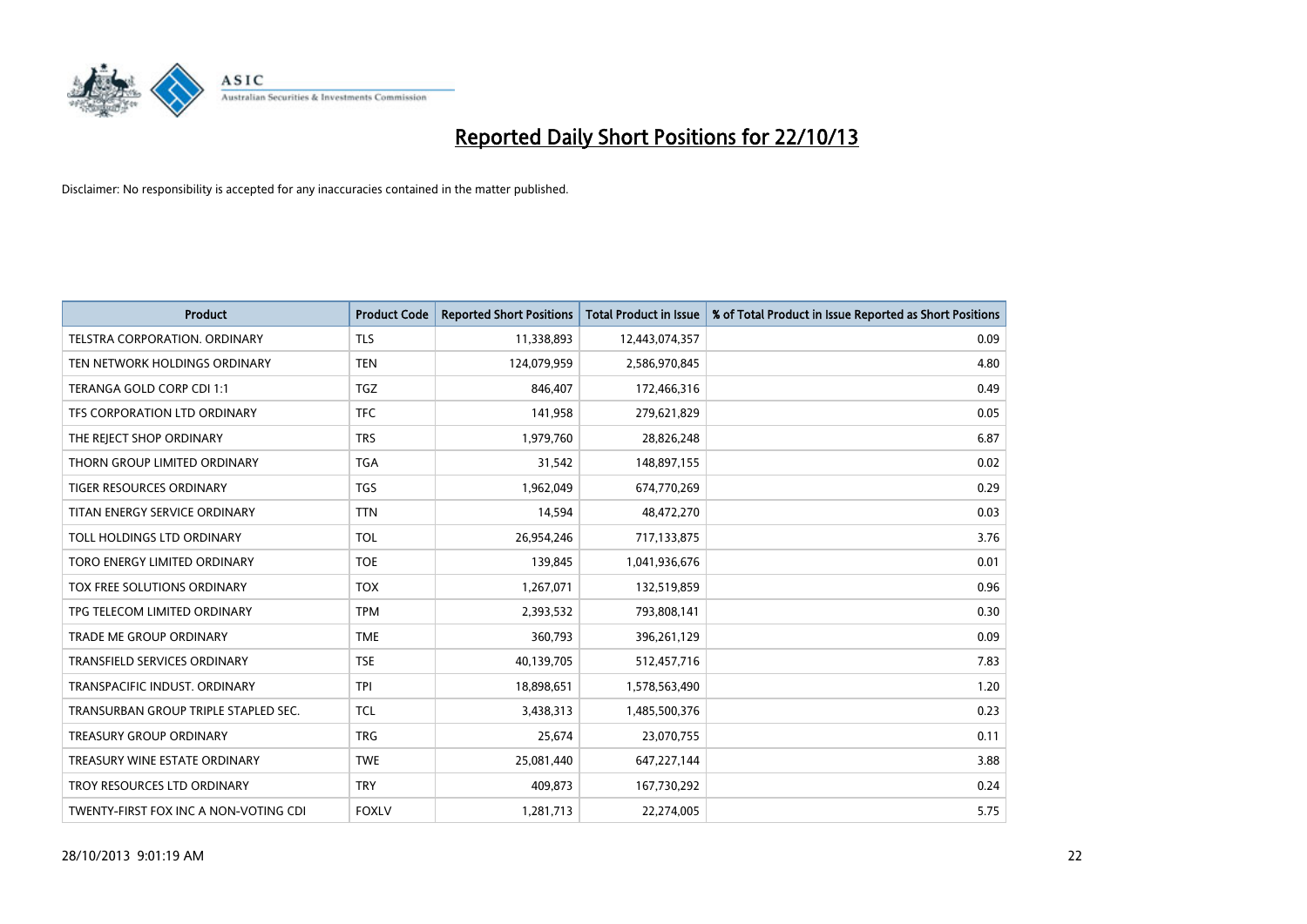

| <b>Product</b>                         | <b>Product Code</b> | <b>Reported Short Positions</b> | <b>Total Product in Issue</b> | % of Total Product in Issue Reported as Short Positions |
|----------------------------------------|---------------------|---------------------------------|-------------------------------|---------------------------------------------------------|
| TWENTY-FIRST FOX INC B VOTING CDI      | <b>FOX</b>          | 1,340,574                       | 208,434,066                   | 0.64                                                    |
| UGL LIMITED ORDINARY                   | UGL                 | 19,742,573                      | 166,511,240                   | 11.86                                                   |
| UNILIFE CORPORATION CDI 6:1            | <b>UNS</b>          | 7,954                           | 275,763,432                   | 0.00                                                    |
| UXC LIMITED ORDINARY                   | <b>UXC</b>          | 612,003                         | 311,975,502                   | 0.20                                                    |
| <b>VENTURE MINERALS ORDINARY</b>       | <b>VMS</b>          | 184,978                         | 287,320,170                   | 0.06                                                    |
| VILLA WORLD LTD, ORDINARY              | <b>VLW</b>          | 61,765                          | 80,038,863                    | 0.08                                                    |
| <b>VILLAGE ROADSHOW LTD ORDINARY</b>   | <b>VRL</b>          | 445,297                         | 159,486,203                   | 0.28                                                    |
| <b>VIRGIN AUS HLDG LTD ORDINARY</b>    | <b>VAH</b>          | 150,760,921                     | 2,589,840,317                 | 5.82                                                    |
| <b>VIRTUS HEALTH LTD ORDINARY</b>      | <b>VRT</b>          | 55,026                          | 79,536,601                    | 0.07                                                    |
| VISION EYE INSTITUTE ORDINARY          | <b>VEI</b>          | 194,838                         | 160,657,741                   | 0.12                                                    |
| WATPAC LIMITED ORDINARY                | <b>WTP</b>          | 59,218                          | 184,332,526                   | 0.03                                                    |
| WEBIET LIMITED ORDINARY                | <b>WEB</b>          | 3,188,980                       | 79,397,959                    | 4.02                                                    |
| WESFARMERS LIMITED ORDINARY            | <b>WES</b>          | 29,626,153                      | 1,006,683,257                 | 2.94                                                    |
| WESFARMERS LIMITED PARTIALLY PROTECTED | <b>WESN</b>         | 173,492                         | 150,510,341                   | 0.12                                                    |
| WESTERN AREAS LTD ORDINARY             | <b>WSA</b>          | 20,437,888                      | 196,862,806                   | 10.38                                                   |
| WESTERN DESERT RES. ORDINARY           | <b>WDR</b>          | 3,825,672                       | 410,176,629                   | 0.93                                                    |
| WESTFIELD GROUP ORD/UNIT STAPLED SEC   | <b>WDC</b>          | 6,236,759                       | 2,168,299,076                 | 0.29                                                    |
| WESTFIELD RETAIL TST UNIT STAPLED      | <b>WRT</b>          | 13,541,046                      | 2,995,945,800                 | 0.45                                                    |
| WESTPAC BANKING CORP ORDINARY          | <b>WBC</b>          | 24,624,053                      | 3,109,048,309                 | 0.79                                                    |
| WHITE ENERGY COMPANY ORDINARY          | <b>WEC</b>          | 10,389                          | 322,974,494                   | 0.00                                                    |